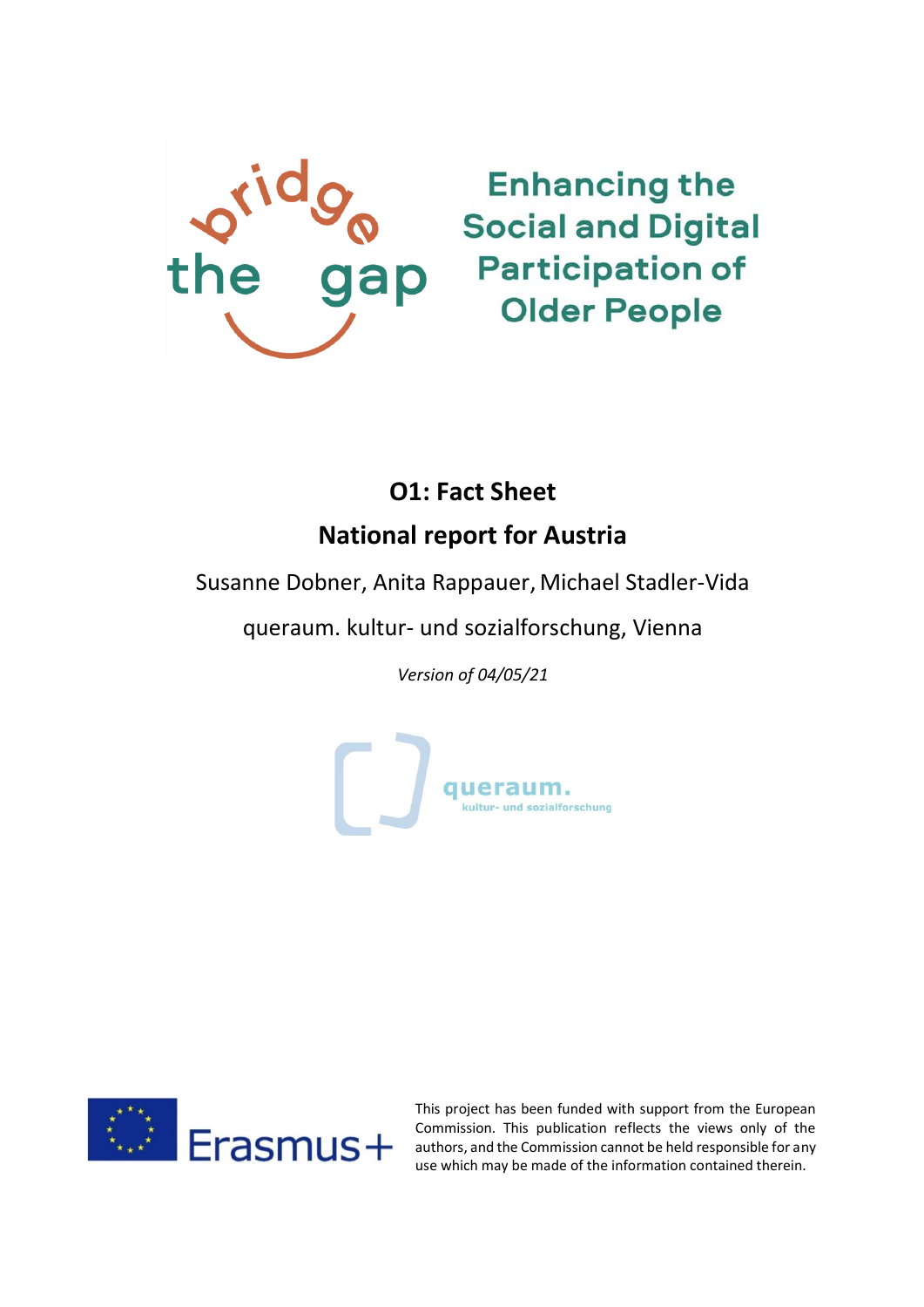# **Table of contents**

| 1.                                                                                            |       |                                                                     |
|-----------------------------------------------------------------------------------------------|-------|---------------------------------------------------------------------|
| 2.                                                                                            |       |                                                                     |
| 3.                                                                                            |       |                                                                     |
|                                                                                               |       |                                                                     |
|                                                                                               |       |                                                                     |
|                                                                                               | 3.2.1 |                                                                     |
|                                                                                               | 3.2.2 |                                                                     |
|                                                                                               | 3.2.3 |                                                                     |
|                                                                                               | 3.2.4 |                                                                     |
| 3.3 Best practice examples of co-producing age-friendly environments with the facilitation of |       |                                                                     |
|                                                                                               | 3.3.1 |                                                                     |
|                                                                                               | 3.3.2 |                                                                     |
|                                                                                               |       |                                                                     |
|                                                                                               | 3.4.1 |                                                                     |
|                                                                                               | 3.4.2 |                                                                     |
|                                                                                               | 3.4.3 | Strategies to attract and address potential training participants15 |
|                                                                                               | 3.4.4 |                                                                     |
|                                                                                               |       |                                                                     |
| 4.                                                                                            |       |                                                                     |
| 5.                                                                                            |       |                                                                     |
| 6.                                                                                            |       |                                                                     |
|                                                                                               |       |                                                                     |
|                                                                                               |       |                                                                     |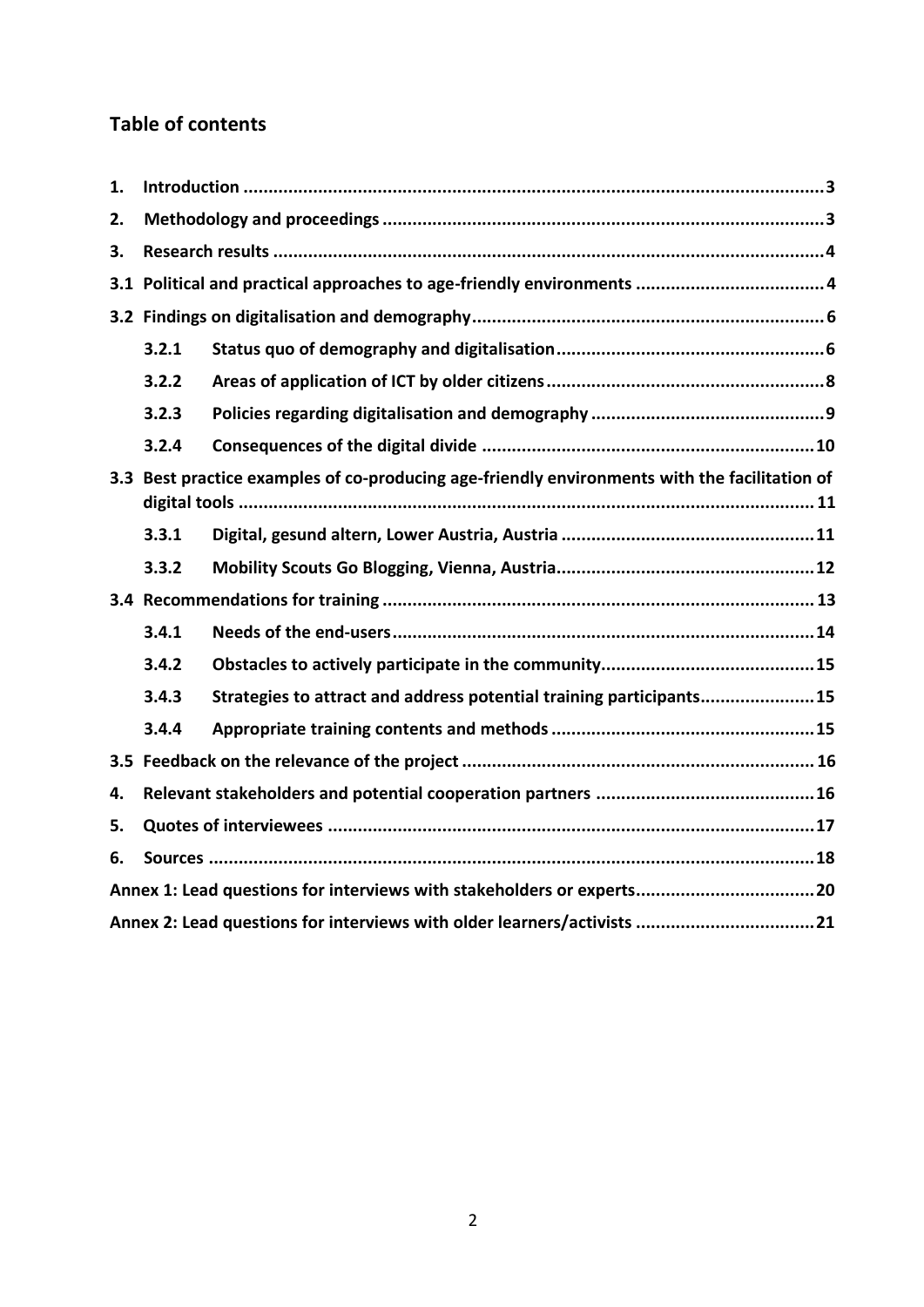# <span id="page-2-0"></span>**1. Introduction**

The demographic development calls for measures to enable older people to live autonomously and shape living environments in a way that their independence and the social participation is supported. Simultaneously, the transformative power of digitalisation is visible in almost every field of our society. The speed of digital development is going that fast that even younger seniors cannot keep up the pace. New knowledge and skills are needed to be able to fully participate in society. It is highly important that we reduce the digital gap that divides certain groups (e.g. older people) from those with full access to the digital world. The Bridge the Gap! project aims to create age-friendly neighbourhoods and reduce the digital divide between generations by developing trainings that empower and train older people to explore, analyse and (re)shape their neighbourhoods with the help of digital tools.

The Intellectual Output of the research phase is the Bridge the Gap! Fact Sheet. It is a basis for the partnership as regards content as well as for the promotion, dissemination and implementation of the project. The Bridge the Gap! Fact Sheet aims to inform about the subject older people in the digital era as well as interesting best-practice examples of participation in older age – with a focus on age-friendly environments and ICT. This national report for Austria describes the research activities and summarises the main findings to be included in the Bridge the Gap! Fact Sheet, as well as fruitful training settings and content for the development of the training.

# <span id="page-2-1"></span>**2. Methodology and proceedings**

In order to achieve the above-mentioned aims, the following methods were applied:

- Desk research in each country concerning approaches to age-friendly environments, perspectives on the topic "digitalisation and demography", best-practice examples as well as training settings and contents.
- Interviews in each partner country with stakeholders, experts and representatives of the target group for the training.

The desk research focused on the following issues:

- Political and practical approaches to age-friendly environments (at national, regional and local level)
- Policies and strategies regarding digitalisation and demography (at national, regional and local level)
- Facts and figures related to digitalisation and demography
- Best-practice examples in co-producing age-friendly environments with the facilitation of digital means

Lead questions for interviews with experts and stakeholders as well as for potential training participants ("learners") were agreed upon in the kick-off meeting (see Annex 1 and Annex 2).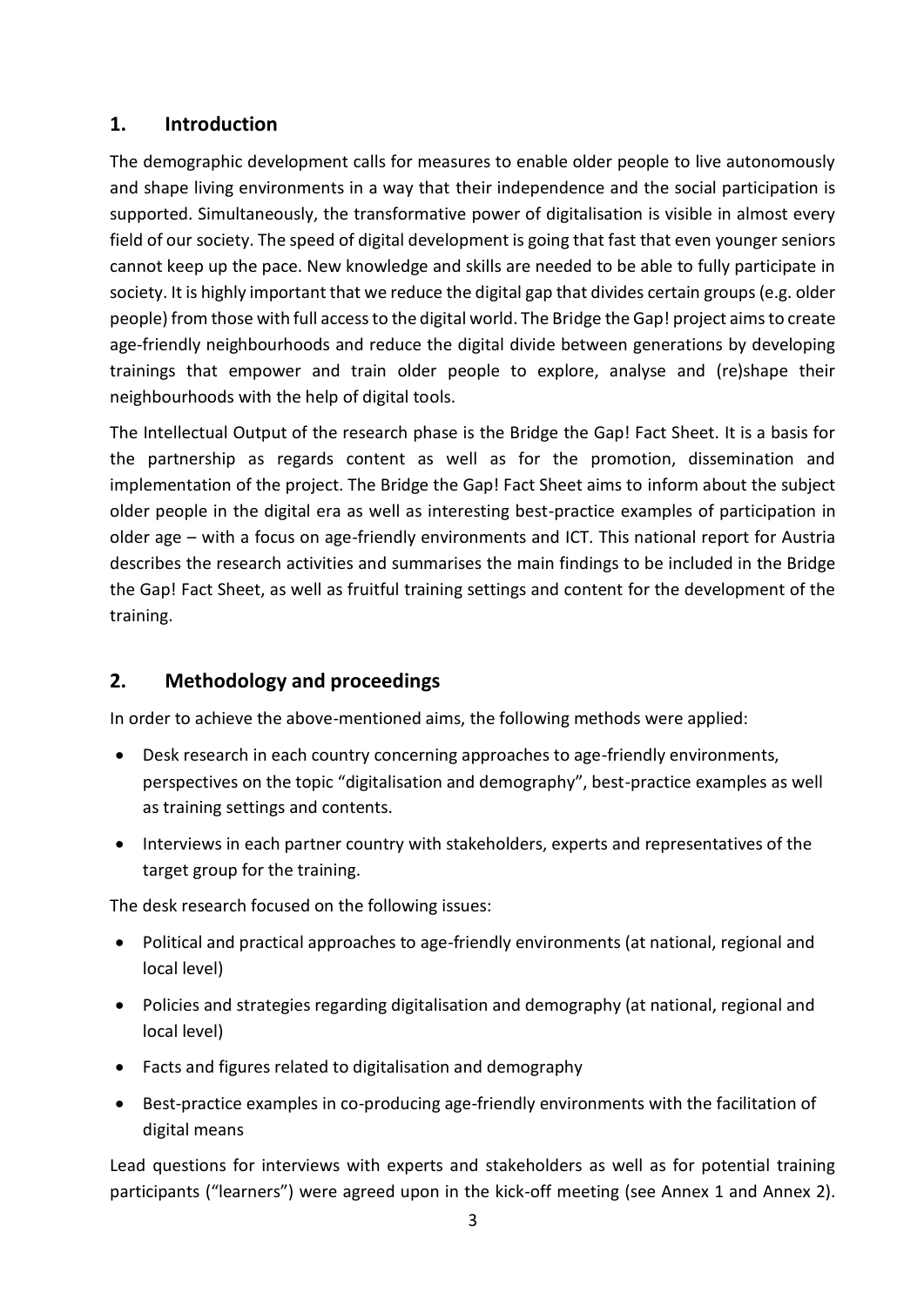Regarding the experts, the interview questions have been adapted to the functions, expertise and personal background of the interviewees.

In Vienna 10 people were interviewed. Experts and stakeholders included an expert on accessibility from the Mobility Agency in Vienna, the founder of the initiative "Seniorenweb", a social gerontologist from the University of Vienna, the project manager of the project "Ageing. Digitally" in Lower Austria, and an older blogger. Moreover the expertise and needs of older learners who were previously engaged in the AFE Activists- Project was collected in two focus group discussions.

All interviews were organised and recorded via ZOOM and lasted for approximately 60 minutes. Two focus group discussions with 6 older learners and potential participants of the "Bridge the gap" Training were also organised via ZOOM.

List of interviewees:

- Christine Darwisch, Verein Seniorenweb
- Maria Grundner, Mobilitätsagentur Wien
- Renate Kaufmann, blogger "www.frag-die-oma.blog"
- Vera Gallistl, ACCESS project, University of Vienna
- Doris Maurer, Project Manager , Digital, Gesund Altern', Lower Austria
- 2 focus group discussions with 6 participants of the Mobility-Scouts project in Vienna

# <span id="page-3-0"></span>**3. Research results**

# <span id="page-3-1"></span>**3.1 Political and practical approaches to age-friendly environments**

We found some interesting applied and practical research dealing with the issues of participative urban development, development of age-friendly environments and civic participation in planning. The handbook "Participation in the future" (Oberösterreichische Zukunftsakademie, 2016) for example, deals with trends and developments in the field of civic participation and coproduction and describes the following five principles of a future-oriented participation culture:

- Participation at an early stage
- Low-threshold possibilities to participate
- Different methods and settings of participation
- Open, public and media-effective implementation of participation processes
- Dialogue-oriented implementation

Publications, such as "Handbook civic participation at national and regional level" (Amt der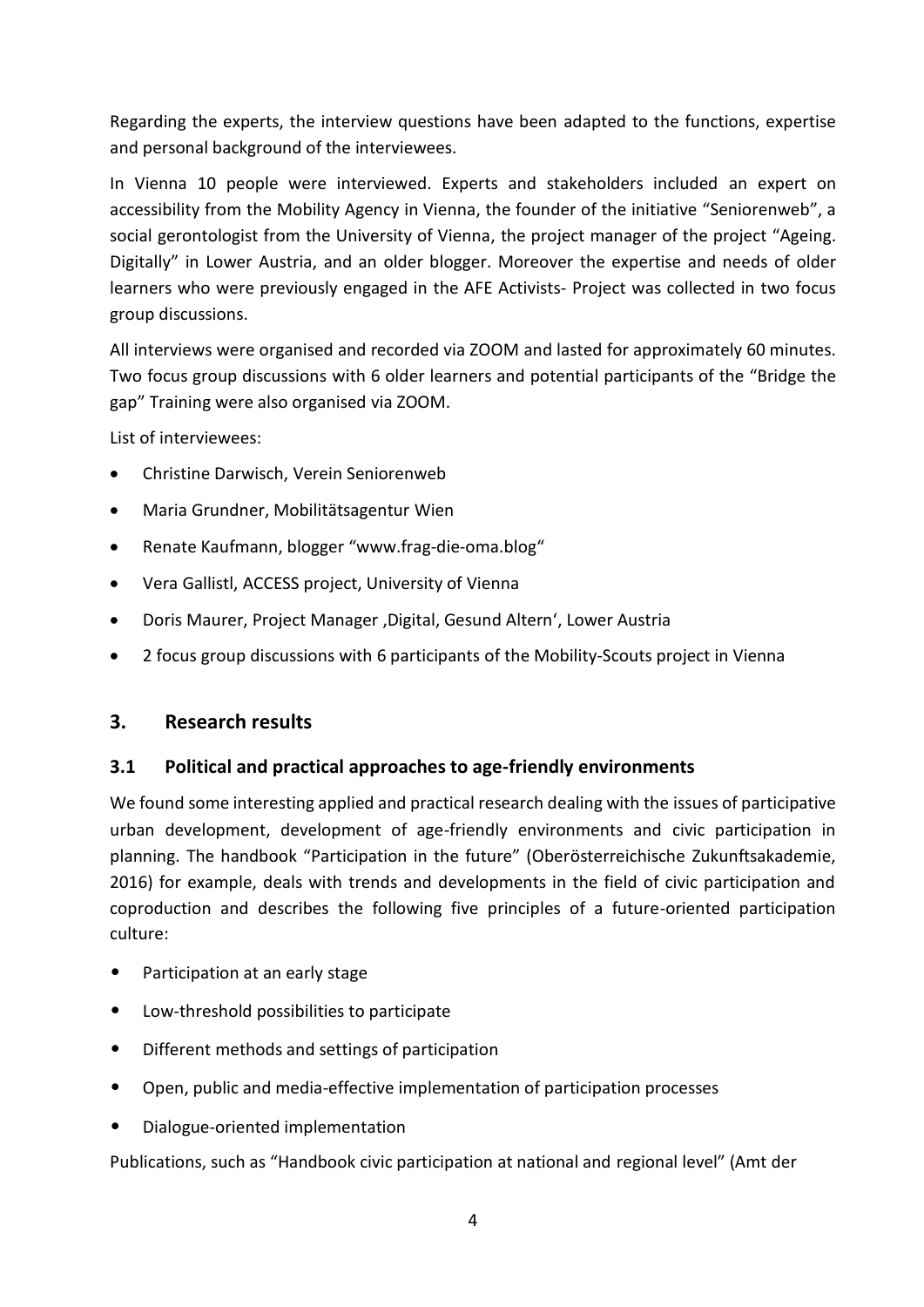Vorarlberger Landesregierung, 2010) as well as the Handbook "Participation – jointly developing the city" (Magistratsabteilung 18 – Stadtentwicklung und Stadtplanung, 2012) provide some interesting methods and tools for implementing co-production and participation processes.

Furthermore, the guidelines "Unterwegs im Leben. Denkanstöße für eine alter(n)sgerechte [Gestaltung des öffentlichen Lebens](http://www.queraum.org/node/157)" (BASK, 2015) aim to raise awareness for the importance of mobility in older age. The guidelines were commissioned by the Austrian Ministry of Social Affairs and show how to contribute to mobility-friendly environments.

At national level, there are two strategies and policies, which generally stress the importance of active citizenship and participation of older people:

The Austrian Health Targets (Bundesministerium für Gesundheit und Frauen, 2017) include the overall aim "to give older people the possibility to actively co-produce and co-create their living environment and to participate in decisions, which affect their living conditions, promotes their healthy aging" (p. 7). However, no concrete measures and activities to achieve this target are mentioned. Measures focus mainly on promoting a cross-policy dialogue to find a joint strategy of active ageing and accessible housing.

Based on the analysis of the health and living situation of older people in Austria, in the "Bundesplan für Seniorinnen und Senioren" (Bundesministerium für Arbeit, Soziales und Konsumentenschutz, 2013) experts recommend inter alia promoting the social and political participation of older people. The concrete recommendations include:

- The revaluation of the political participation of seniors' association
- The inclusion of further target groups, such as older people with special needs
- The motivation of older people to get involved in volunteering as well as the adequateframework for voluntary engagement

Again, older people as experts of their living environment are not explicitly mentioned. From coproduction perspective, at regional level (Vienna) a shift from "doing to" to "doing with" can be observed: The municipality of Vienna established a service center for civic participation. The service center acts as information hub: On the one hand feedback of citizens is forwarded to responsible departments of the municipality. On the other hand the service center informs on plans and initiatives in the field of urban development. Therefore, the service center for civic participation functions as major interface between the municipality and the citizens of Vienna.

The municipality elaborated a [Master Plan](https://www.wien.gv.at/stadtentwicklung/studien/pdf/b008505.pdf) Participation. The aim of the Master Plan "[Partizipative](https://www.wien.gv.at/stadtentwicklung/studien/pdf/b008505.pdf)  [Stadtentwicklung. Frühzeitiges Beteligen der Bevölkerung an städtebaulichen Planungs-](https://www.wien.gv.at/stadtentwicklung/studien/pdf/b008505.pdf) und [Widmungsprozessen](https://www.wien.gv.at/stadtentwicklung/studien/pdf/b008505.pdf)" is to improve the communication and cooperation of citizens, the municipality, politics and project initiators (Magistrat der Stadt Wien, 2017). Furthermore, the Plan includes the framework of citizens' involvement in planning processes and defines main target groups to be considered: residents, professionals involved and future residents.

The brochure "Good-Practice-Beispiele der Gesundheitsförderung mit Fokus auf Förderung sozialer Teilhabe im Alter" (Antony and Gaiswinkler, 2019) collected good practice examples of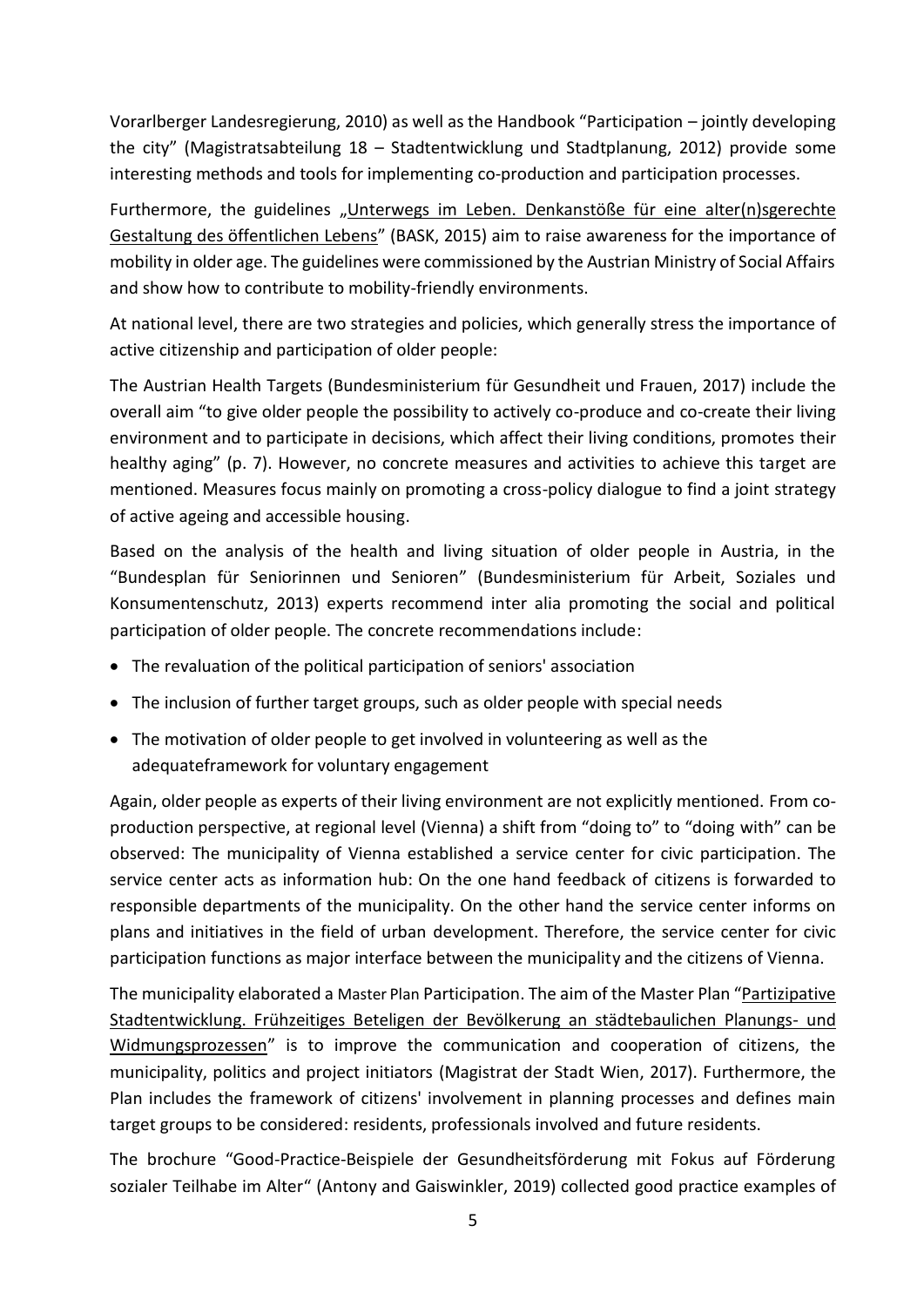health promotion with a focus on social participation in old age that would be suitable for implementation in Austria. An emphasis has been put on inspiring (international) methods to approach target groups and ways to implement such activities in Austria.

#### **A Practical Example of Age-friendly Communities in Austria**

In Austria, the concept of age-friendliness cities has gained more attention in the past years. However, no city has so far (officially) joined the WHO Age-friendly Cities network. The city of Tulln in Lower Austria for instance has recently announced to be a "Stadt des Miteinanders" ("City of Togetherness") drawing attention to the importance of comfortable and inviting urban places for all generations. Some small projects initiated so far focus on social connectedness in the neighborhoods, and creating intergenerational meeting spaces, like a playground with devices for all generations (Generationenspielplatz).

# <span id="page-5-0"></span>**3.2 Findings on digitalisation and demography**

#### <span id="page-5-1"></span>**3.2.1 Status quo of demography and digitalisation**

"Digital competences enable social participation, enhance the independence in older age and foster inclusion in society." [\(Digitale SeniorInnen\)](https://www.digitaleseniorinnen.at/)

"Access to the Internet and a competent use of digital tools not only eases everyday life, but also increasingly determines about being able to fully participate in society."

#### (Safer [Internet\)](https://www.saferinternet.at/zielgruppen/seniorinnen/)

Increasingly, being able to use digital tools is crucial to participate in everyday life, to be heard, to learn and to share ideas. Thus, having the competencies to participate in the digital world becomes an important factor for social inclusion and participation. Amongst other studies also the "Bundesplan für Seniorinnen und Senioren "Altern und Zukunft" (BMASK, 2013, 34) stressed the importance to especially support older adults and enhance their competencies in using new (digital) media, increase the general "media literacy". As being able to use media, acquire information becomes more and more important in participating in society (e.g. e-government services, online counselling, online shopping).

In Austria 2019, 19% of the population is aged 65 years and older, the prognosis foresees 23,2% adults aged 65 years and older in the year 2030. As of next year 2021 there will be more people aged 65 and older than people aged 20 years and younger (Statistik Austria, 2019).

Looking at the regular use of the Internet, smartphones and other digital services, it becomes apparent that adults aged 65 years and older use digital tools lesser than younger age groups. However, a historical perspective and the development over the last 10 years prevails that the use of the internet among adults aged 65 years and older almost doubled from 2010 (28%) to 2020 (57,4%) (Statistik Austria, Erhebungen über den IKT-Einsatz in Haushalten 2002 bis 2020).

No other age group has made comparable developments, adults aged 65 and older is thus the group of internet users that grows fastest. However, also putting in perspective that in younger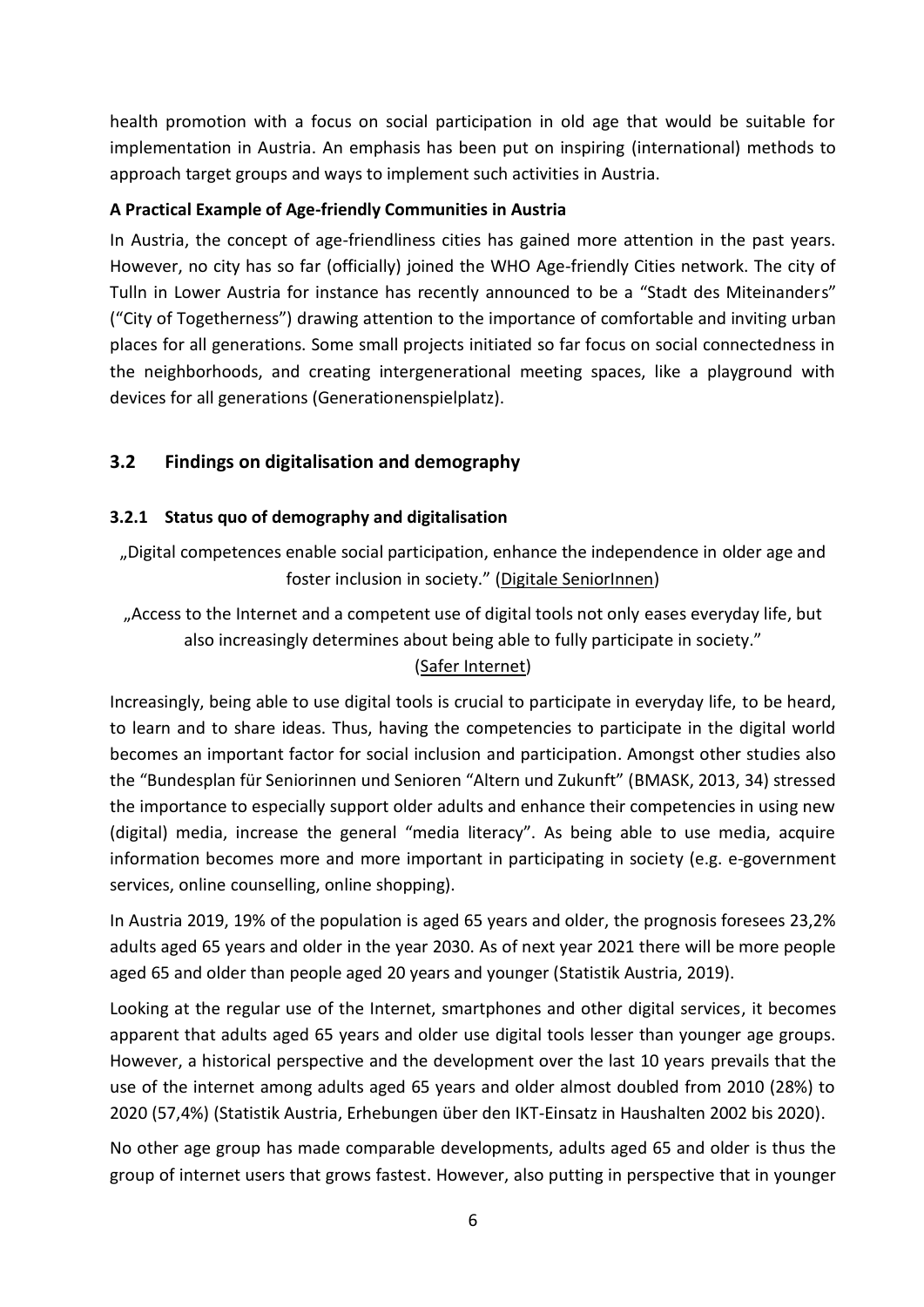age cohorts the use of ICTs was a lot higher already in 2010 high(er) than among adults aged 65 and older (Statistik Austria, 2020).

Approximately 57% of adults aged 65 to 74 years use the Internet, one third stated they have never used the internet (biggest group of Non-Usersin comparison to other age groups). Looking at the reasons for using the Internet, results from 2020 show that among those who use the Internet regularly 40% stated that they use e-government services, e.g. looking up information on website of municipal services, or downloading forms. Also videocalls (29%), internet-banking (29,3%) and using social networking sites (20,6%) are other common reasons to go online.

In regards to using mobile devices when out and about 30% of adults between 65 and 74 years use the Internet on their smartphone (Statistik Austria, 2020). Similar to other (older) age groups, there is a gender gap in using digital devices is, whereas men use the Internet more often than women, the difference as of 2020 marks around 10% (Statistik Austria, 2020).

These general findings on the usage of digital tools/media correlates with findings from the PIAAC study (Programme for the International Assessment of Adult Competencies) looking at competencies in various age groups. Results from the latest PIAAC study in 2011/2012 show lower competency skills for the area "problem solving with new technologies" for adults aged 55 years and older in comparison to younger age groups.

However, after looking at quantitative numbers a closer, more qualitative look on factors behind the numbers pays off. When solely looking at biological age one has to be careful to (not) make general assumptions. Increasingly solely looking at ones biological age loses its significance (i.e. "Doing Age" concept), also when the use or non-use of digital tools is concerned. Instead other factors play a significant role including: educational attainment, gender, income, health, mobility, available social (support) networks, and geographical location (BMASK, 2014).

The actual use and willingness to use and try new tools is multifaceted and older adults bring different experiences, needs and expectations to the table. Moreover different previous experiences (i.e. "Technological Biographies"), current needs and individual possibilities, e.g. financial means or availability of a motivating and supporting learning environment are crucial and deciding factors.

However, some factors support the use and willingness to try digital tools and engage digitally despite ones (biological) age. Educational opportunities should be divers in order to reach the heterogeneous group of older adults and their varying needs and build on previous knowledge (BMASK, 2014).

The study "Measures for Seniors in the Digital World"("Maßnahmen für Senior/innen in der [digitalen Welt](https://www.digitaleseniorinnen.at/fileadmin/redakteure/Downloads/studie_massnahmen_fuer_senorinnen_in_der_digitalen_welt.pdf)", Bundesministerium für Arbeit, Soziales, und Konsumentenschutz, 2014) compiled available data on digitalisation and older adults in Austria. Supportive measures were formulated in policy recommendations to enable and support the use of digital tools for older adults.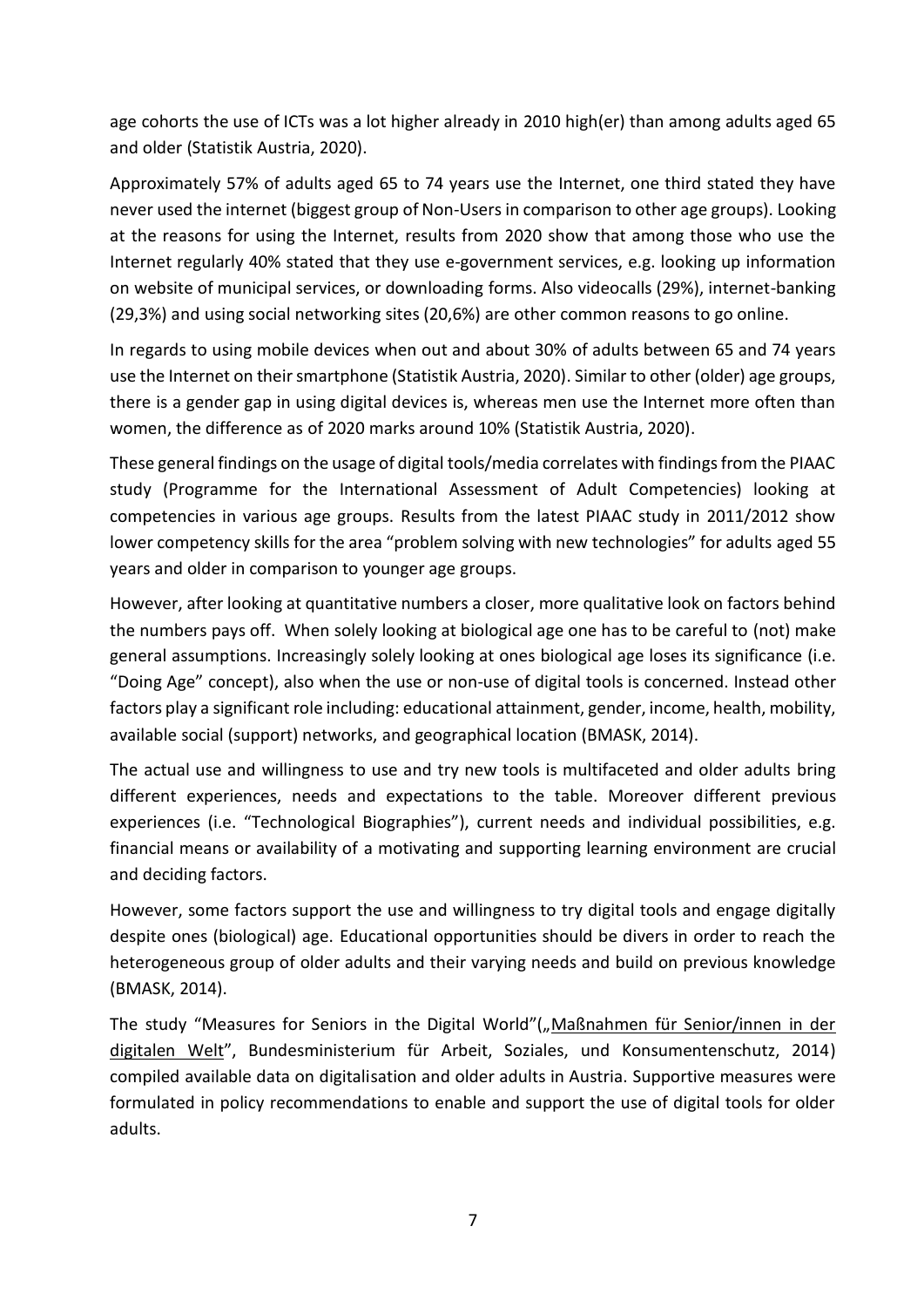The study concluded with some recommendations, including:

• In line with the *Bridge the Gap!* Approach, measures should be designed in such ways that older adults recognize a **connection to their lifeworlds**, thus examples and explanations should be as realistic as possible.

"The concrete benefits of what has been learned and the transfer into their own life worlds play an important role, especially for senior citizens, when dealing with the Internet. Purely theoretical, incomprehensible or complicated topics and explanations rarely interest seniors. They ask for simple and practical solutions" (BMASK 2014, 22).

- Older adults expect personal gains and ease of their daily life brought by new technologies. Especially older adults oftentimes spend their time thoughtfully and selectively in front of a PC. Thus, the **communication of clear benefits** (e.g. concrete improvements of social connectedness by acquiring telecommunication skills), and ease of use (i.e. usability) are crucial elements when training older learners.
- Educational trainings should open up spaces for individual ways of life, and as questions like "What do I like to do?", "Where can I connect to my lifeworld?" "What is important to me?" or "Where does the use of digital tools bring benefits to my current and future situation?"

#### <span id="page-7-0"></span>**3.2.2 Areas of application of ICT by older citizens**

The areas of application for older citizens are manifold and encompass many areas of life. However, for Bridge the Gap! we have identified some areas of application which could be of interest to older learners:

• E-Government Services, in terms of communicating needs

"[Sags Wien](https://www.wien.gv.at/sagswien/))" App: a (free) app to report concerns or disturbances when moving around Vienna. Reports can be made via messages or uploading pictures. The municipality then checks whether (similar) reports in this location has been made and take measures for improvements.

• Being mobile and moving around the city / neighborhood

"[Wheelmap](https://wheelmap.org/)" App: crowdsourcing information about wheelchair accessible places (stores, restaurants, pharmacies) in cities (worldwide). The categories for mapping places is organized with a traffic light system (red: not accessible; orange: partly accessible; green: fully accessible)

- Staying connected and get organized virtually (e.g. with other training participants or cooperation partners) via Skype, Zoom, Jitsi
	- o The Austrian initiative and service point "digital seniors" ("[digitale SeniorInnen](https://www.digitaleseniorinnen.at/leistungen/schulungsmaterialien/)") provides many infosheet and step-by-step guides in regards to using a Smartphone and specific topics like video-chatting.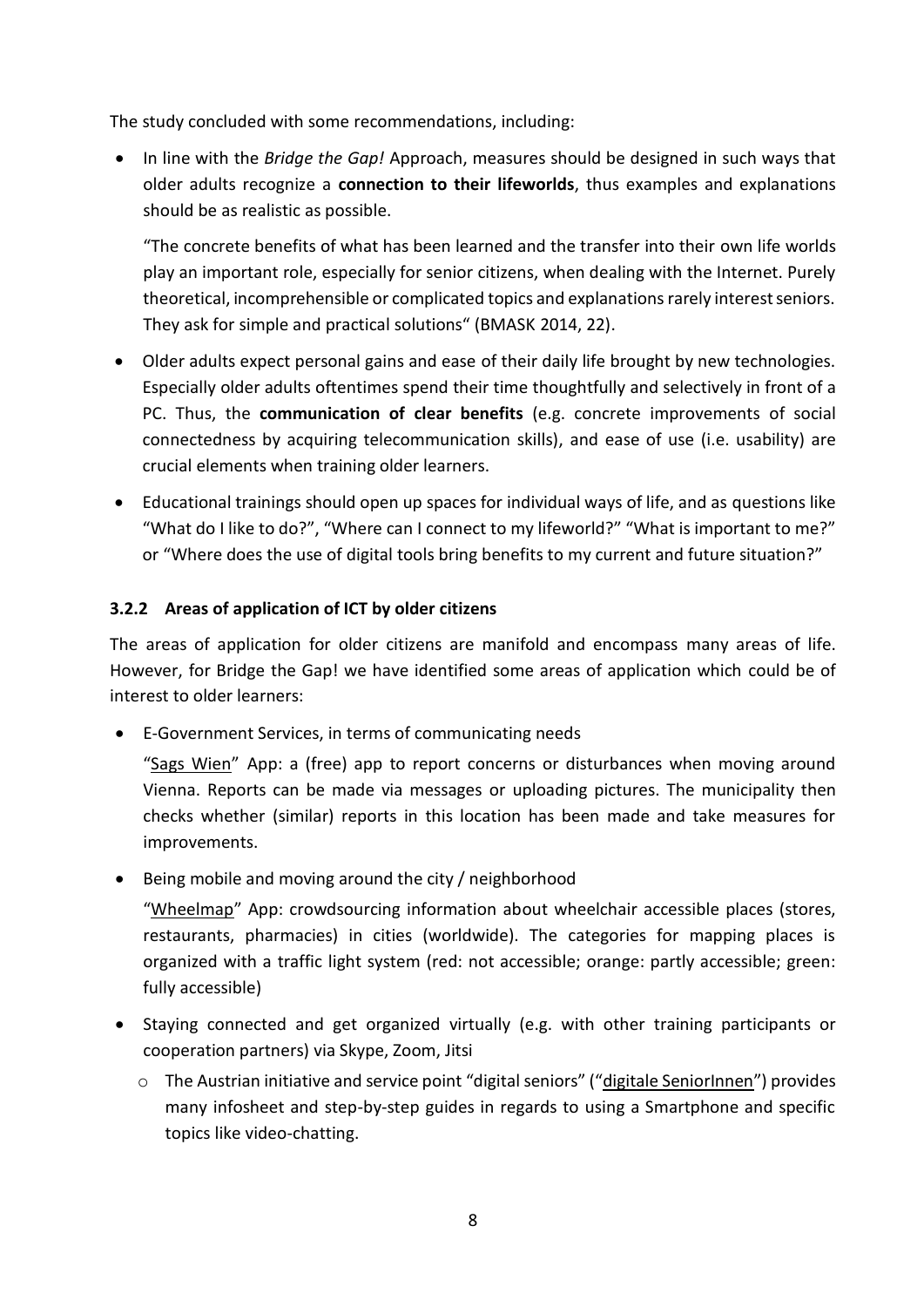- o Another interesting initiative called "in the neighborhood" ("[ImGrätzl](https://www.imgraetzl.at/)") is a citywide website where people and organisations can post their events or offer neighbourly support.
- Biography work: collecting and digitalizing (old family) pictures for an online photo album; (cost-free) tools to create digital albums

We have found a nice inspiration in regards to photo projects: the "You lovely thing" ("Du [liebes Ding](https://www.oida.online/du-liebes-ding/)") project. It portrays older adults living in Vienna, they show a favorite item from their home and tell their stories.

- Making your voice heard and your story be told. Nice examples in Vienna include:
	- $\circ$  The "Faltenrock FM" podcast ("[Alter gehört gehört](https://www.caritas-pflege.at/wien/aktuell/faltenrock-fm/)") a cooperation between Caritas and Radiochannel "Radio Orange". Older adults tell their stories and interview others.
	- $\circ$  The podcast "[Erzähl mir von Wien](https://www.erzaehlmirvon.wien/)" acoustic walks guides listeners to different places in Vienna and their historical, socio-political backgrounds. The podcast is co-organized by a retired tour guide.

# <span id="page-8-0"></span>**3.2.3 Policies regarding digitalisation and demography**

In Austria several (national and local) policies fostering digitalisation are on the political agenda, however oftentimes older adults and the demographic trend of an increasingly ageing population are mentioned but concrete measures to promote digital inclusion among older adults are missed.

Results from an international policy analysis within the ongoing [ACCESS project](https://access.wineme.fb5.uni-siegen.de/) show a policy gap between policies supporting digitalisation (of older adults) on the one hand and enhancing social participation and inclusion on the other hand. Policy frameworks combining digital education in old(er) age are yet rather missing. In contrast to little formalization in this area so far, growing number of local, grassroot initiatives have emerged.

In December 2020 a [press release](https://www.ots.at/presseaussendung/OTS_20201202_OTS0094/bmdworfseniorenrat-wir-machen-unsere-senioren-fit-fuers-internet) by the Austrian ministry of digitalisation (Bundesministerium für Digitalisierung und Wirtschaftsstandort BMDW) announced together with the Austrian Broadcasting (Österreichischer Rundfunk, ORF) further steps towards (more) opportunities and support for digital participation of senior citizens in Austria. Some measures have already been taken, including:

- Production of a learning-video series titled "Smartphone-ABC" available on the website [www.digitalelebenswelten.at](http://www.digitalelebenswelten.at/)
- Discussion of topics and features on older generations in specific magazines, like "Digital Austria" – enhancing media attention for topic of older adults and digital means, products are supported and spread also via the Seniorenbund (an advocacy association for seniors in Austria)
- Advocate for a positive image of ageing and digitalisation and increased awareness and visibility for this issue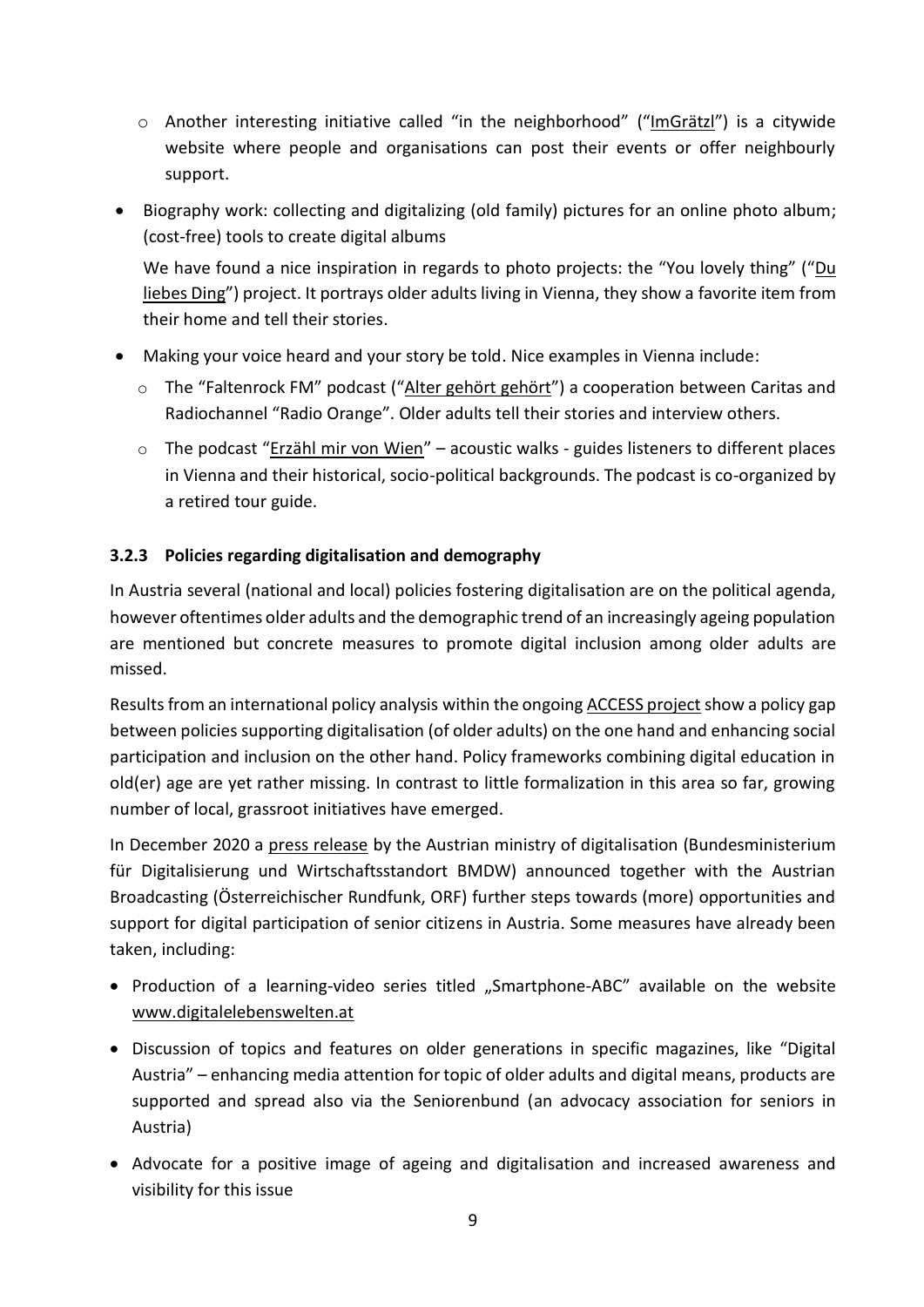The "Digitale Agenda 2025. Vienna'[s Strategie for Digitalisation](https://digitales.wien.gv.at/site/files/2019/09/20190830_DigitaleAgendaWien_2025.pdf%20%5b)" ("Wiens Strategie für Digitalisierung") is a city-wide strategy for [digitalisation](https://digitales.wien.gv.at/site/files/2019/09/20190830_DigitaleAgendaWien_2025.pdf) announced in 2019. The framework for the 12 developed principles of this strategy are the Smart City goals formulated by the municipality. One of the 12 principles "age-friendliness, accessibility, and digital equality", puts special emphasis on the accessibility of all services by the municipality for older adults and people with disabilities, stressing that no one – in times of increasing digital services - should be left behind.

Generally, some senior citizens advocacy groups and results from the BMASK study suggest to rather follow bottom-up instead of top-down strategies, as a more general political goal to establish and secure a basic provision of (digital) educational opportunities for older adults. The importance of providing low-threshold, easily accessible and regional learning opportunities is essential to reach a wide range of (potential) older learners (BMASK 2014, 85).

#### <span id="page-9-0"></span>**3.2.4 Consequences of the digital divide**

Especially in terms of digital participation and opportunities to stay socially connected the COVID19-pandemic has shown that especially older adults oftentimes lack the means, knowledge and support (systems) to engage digitally and use means of telecommunication which are becoming increasingly important to combat and reduce social isolation.

Additionally, increasingly services (like banking, voting etc.) are possible digital, however information about such services is often only found online. Christine Darwisch, the representative of the Vienna-based organisation "Seniorenweb", one of our interviewees, stressed repeatedly that in her experience, information about (new) digital services or tools is only available online which can create additional hurdles for older adults to know and use those.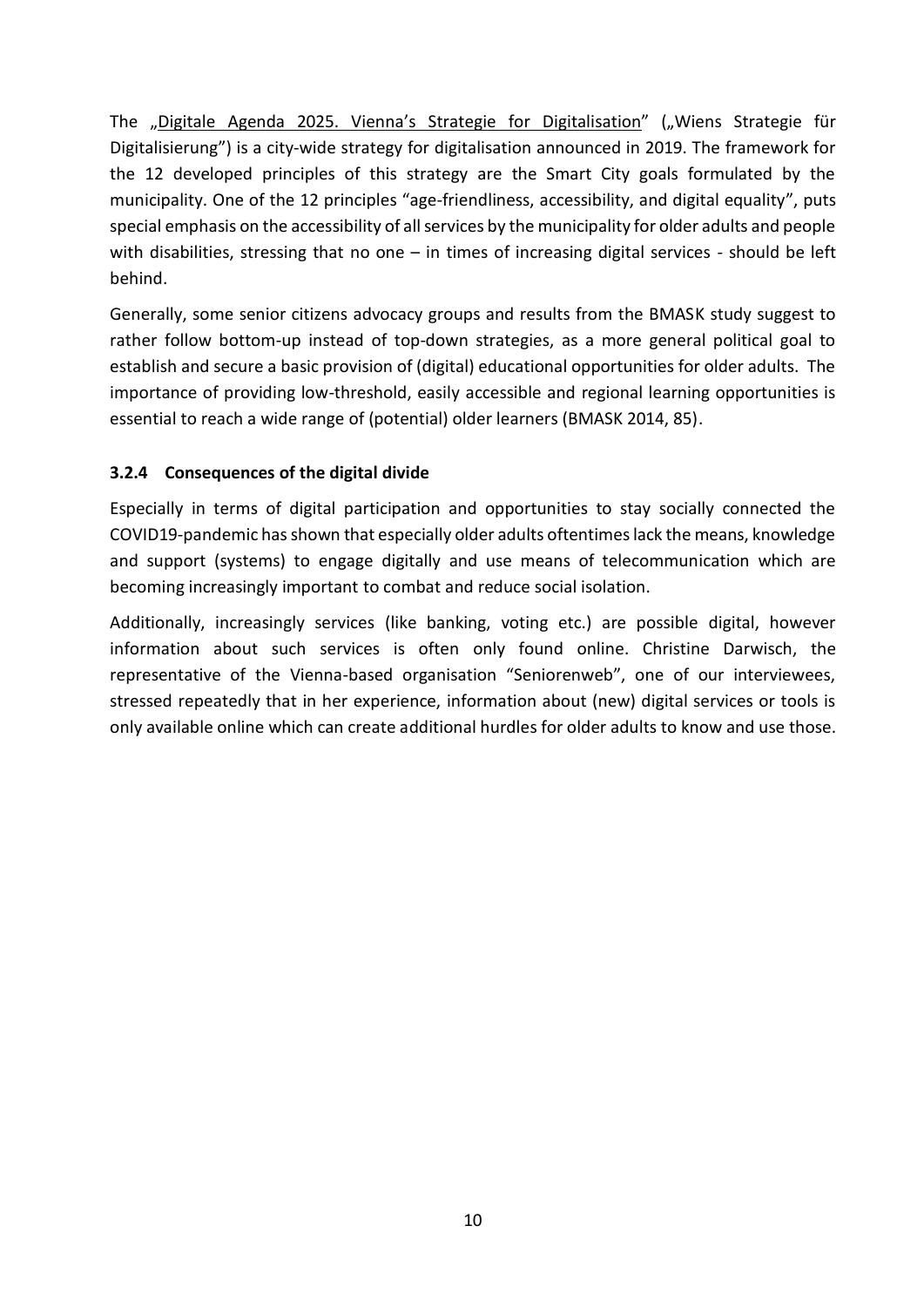# <span id="page-10-0"></span>**3.3 Best practice examples of co-producing age-friendly environments with the facilitation of digital tools**

#### <span id="page-10-1"></span>**3.3.1 Digital, gesund altern, Lower Austria, Austria**

#### **Objectives**

The project "Digital, healthy ageing" promotes neighbourly connections, an autonomous life and the health of older people. The aim of the "Digital, healthy aging" project is to increase the health literacy of and social connections among older adults with the help of digital applications.

#### **Key facts**

The project "Digital, healthy ageing" is being implemented in 14 municipalities in Lower Austria. It targets older adults living autonomously at home. The initiator of the project is *Waldviertler Kernland*. Doris Maurer is the Project Manager and the project is funded by Fonds Gesundes Österreich.

#### **Implementation**

Regularly, so called "smart cafés" are organized where older adults can get in touch and learn about digital devices from each other and so called "Smartphone-companions" who join the meetings and join participants on their discovery-journeys. The "smart cafés" take place in coffee shops, and public libraries. Usually a group of up to 5 adults meet, the emphasis of "smart cafés" is on peer-to-peer learning and creating a comfortable environment to try new things and explore devices and functionalities together. Furthermore, an App called "Stupsi" (linked to the term "nudging") was developed where older adults can receive information on health promotion and individual or group activities to meet up and explore their living environment together – fostering connections between the digital and analog worlds.

#### **More information**

[https://www.waldviertler-kernland.at/cms/digital\\_gesund\\_altern/](https://www.waldviertler-kernland.at/cms/digital_gesund_altern/)



(Fotocredit: Waldviertler Kernland. Photo downloaded from official project website, accessed 02.02.2021)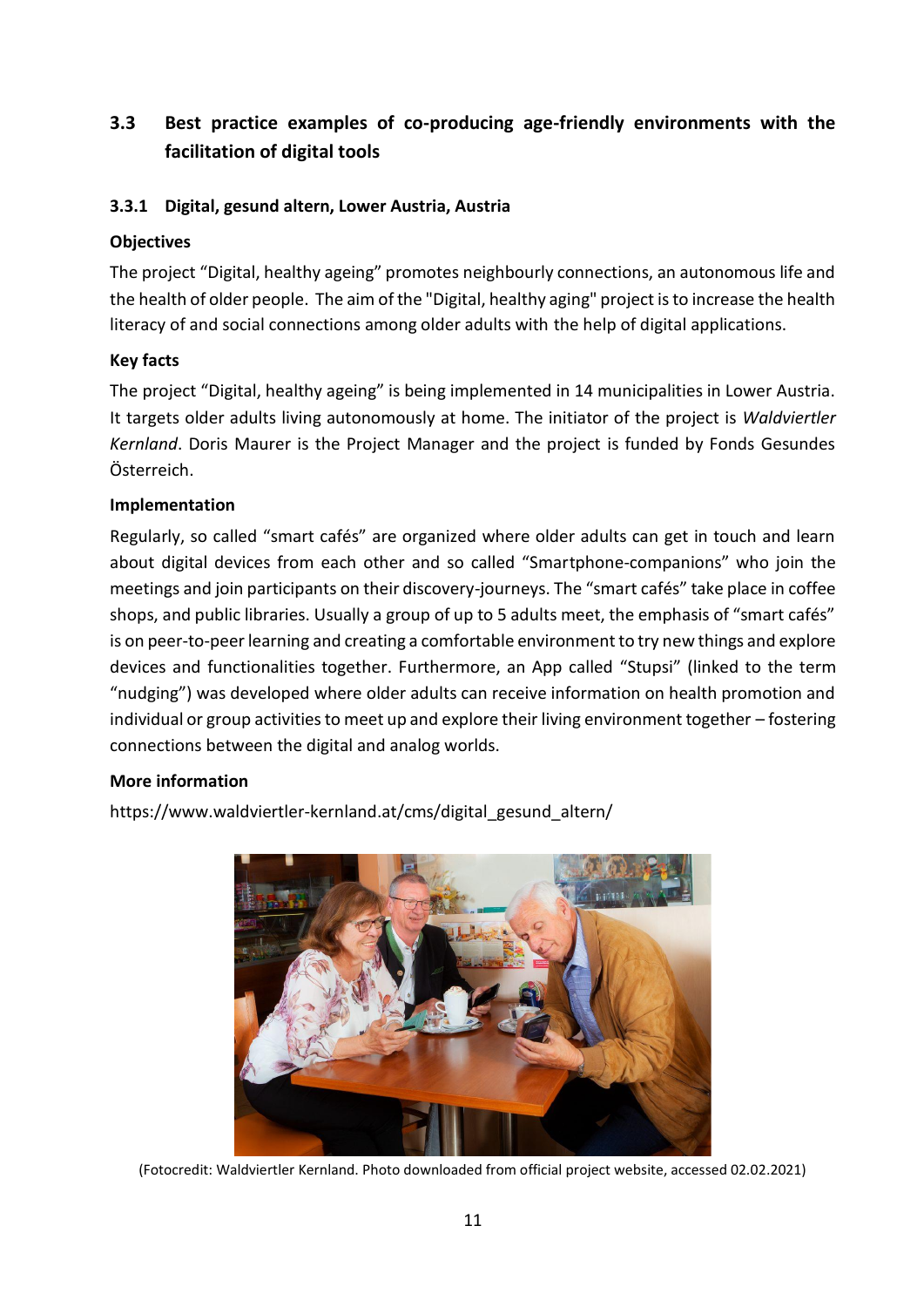#### <span id="page-11-0"></span>**3.3.2 Mobility Scouts Go Blogging, Vienna, Austria**

#### **Objectives**

A group of older learners who are participating in the Mobility-Scouts project in Vienna have been active to create a (more) age-friendly living environment in Vienna since 2018. Many projects to support an age-friendly city have been implemented so far. The group of Mobility Scouts has been active in different roles in order to create a more age-friendly Vienna: as initiators of projects, as spokespeople for other older adults and as experts for public organisations and research. Recently, despite the COVID19-pandemic the group still wanted to do something and actively advocate for their ideas and needs and decided to also explore "digital paths" and new ways of advocacy.

#### **Key facts**

The project is initiated and supported by queraum. kultur- und sozialforschung, and takes place in Vienna. The ongoing project is funded by the Austrian Ministry of Social Affairs.

#### **Implementation**

The group of Mobility-Scouts are admits a co-creation process to jointly run a WordPress website and a Blog to raise awareness about their projects and reach a broader public. This process started in the summer months of 2020. During the Mobility Scouts-Blog project the participants are acquiring new digital skills on how to set up and run a WordPress website and a blog. Regular online meetings via ZOOM are organised to enable the exchange of experiences among the participants, learn from expert inputs, discuss further developments of the project and foster peer-to-peer learning.

#### **Results**

So far, the website has been updated and filled with information about current projects and helpful links the group wants to share with other interested citizens. Further, the Mobility-Scouts Blog has started!

#### **More information**

More information on the project "Mobilitäts-Scouts", on the new Website and the Blog can be found here: [www.mobilitäts-scouts.at](http://www.mobilitäts-scouts.at/)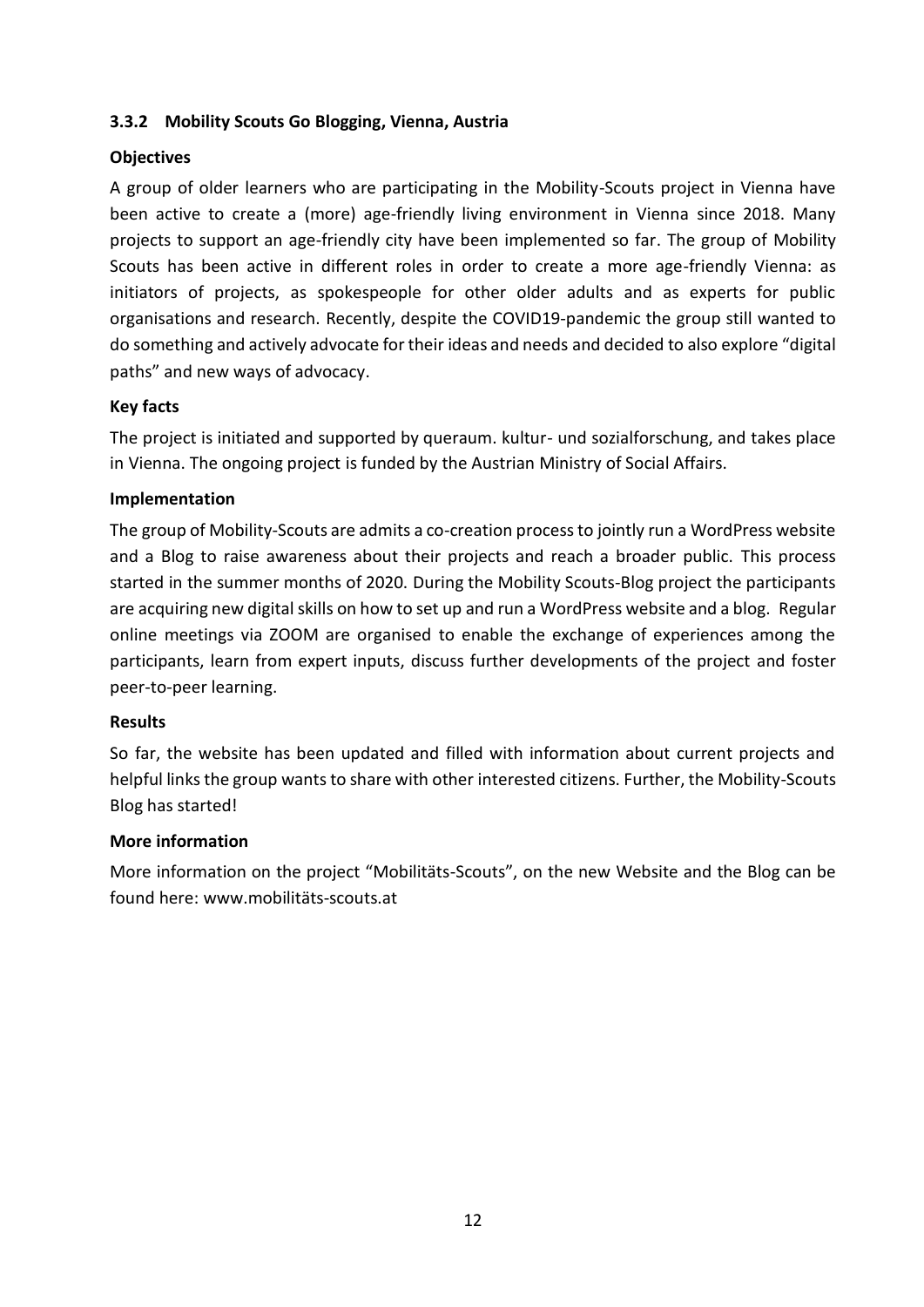

(Fotocredit: queraum. kultur- und sozialforschung. Both pictures were taken during online meetings in November and December 2020.)

# <span id="page-12-0"></span>**3.4 Recommendations for training**

During our interviews for *Bridge the Gap!* as well as researching reports and recommendations from other service providers in the realms of teaching digital skills and older adults, we have compiled some recommendations for the training:

• Give inspiring examples of other projects and initiatives to show "what is possible within the training"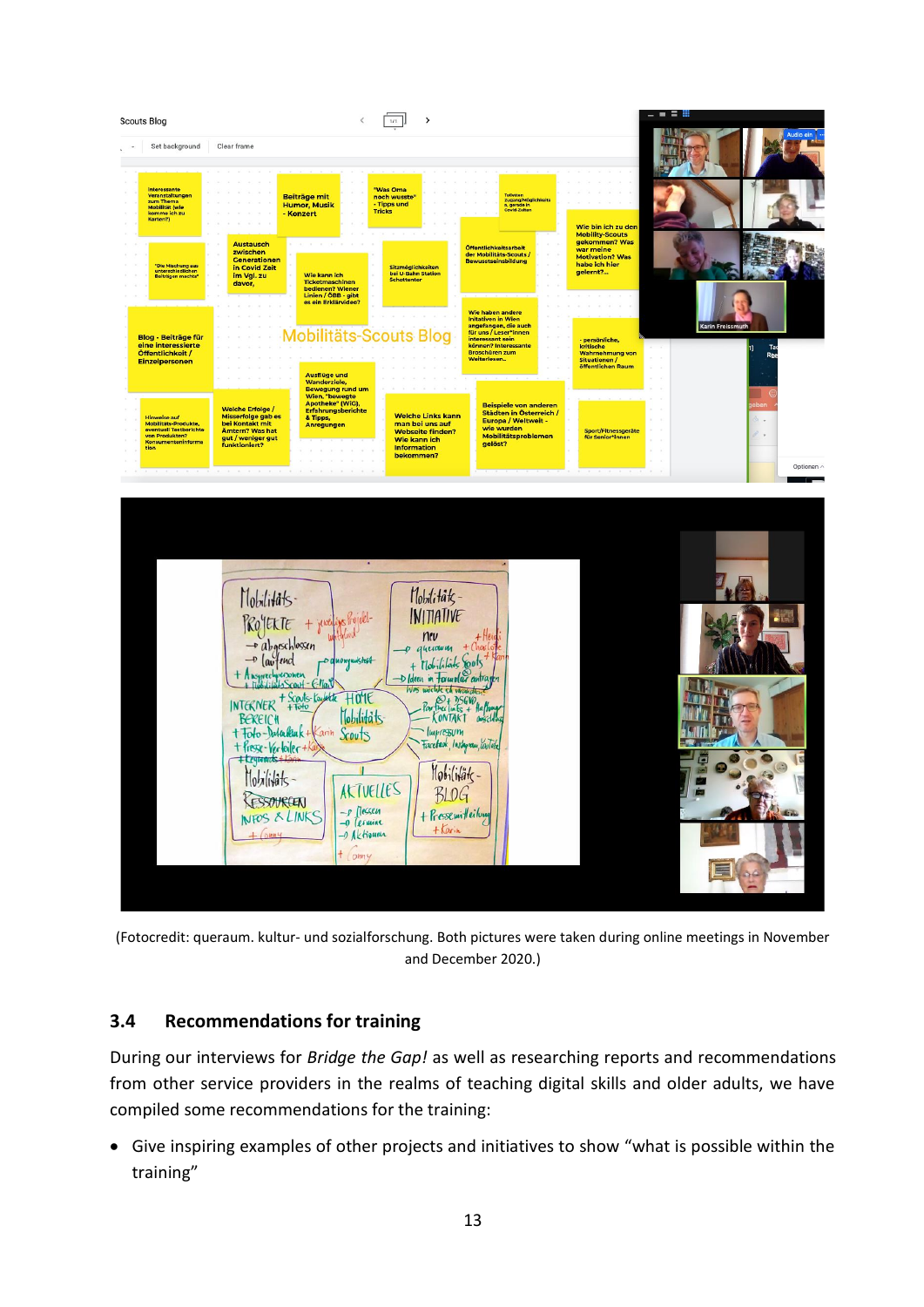- Mix of input, self-learning, discussion and take-home assignments
- Enabling a (safe) learning environment where participants find the courage to explore new tools with others in a group, and share helpful materials with others
- Enable a playful and fun way to engage with new digital tools or functions, through methods that support social learning in terms of:
	- o Learning from each other and supporting mutual exchanges (i.e. peer-to-peer and peer mentoring approaches)
	- o Learning through regular inputs by experts
	- o Biography-oriented learning: what are my previous experiences with digital tools? Where can I connect to my prior knowledge and interests?
- Critical reflection on "what are digital competences?" In the "Dialogpapier zur geragogischen Annäherung an Digitalisierungsprozesse in Bezug auf ältere Menschen" (2019) the AK Geragogik in Germany has stressed that digital competencesare a competence to use digital tools/services as well as a critical reflection-, and decision-making competence of which tools/services one wants to engage with

#### <span id="page-13-0"></span>**3.4.1 Needs of the end-users**

The needs and interests of older learners should be at the core of the *Bridge the Gap!* project and the training. From what we have learned in previous projects (especially Mobility-Scouts and AFE Activist project) it is important to show manifold ways to get active for an age-friendly environment. Thus not only enable participants to follow their own ideas for initiatives and projects but also to slip into the role of an advocate for other senior citizens or an expert advisor e.g. on how user-friendly digital services/tools are for older adults.

Additionally, also the diverse digital competences and interests that participants bring to the project should find place and openness in the project and training. Thus, showing the large spectrum of how digital tools can be used to support different needs and how these can bring benefits to one's idea will be crucial, e.g.:

- **Taking & forwarding pictures** on Smartphone: Take pictures of age-friendly examples in your neighborhood or places that need improvement
- **Staying connected** with other participants via telecommunication tools
- **Voice recording**: interviewing other residents about how they view their neighborhood, what do they like best? in their opinion, what could be improved?
- **Producing (short) videoclips** about certain situations/incidents in the neighbourhood or (problematic) situations for older pedestrians when crossing the street
- Uploading audio files to a platform, creating a podcast
- **Creating a Blog**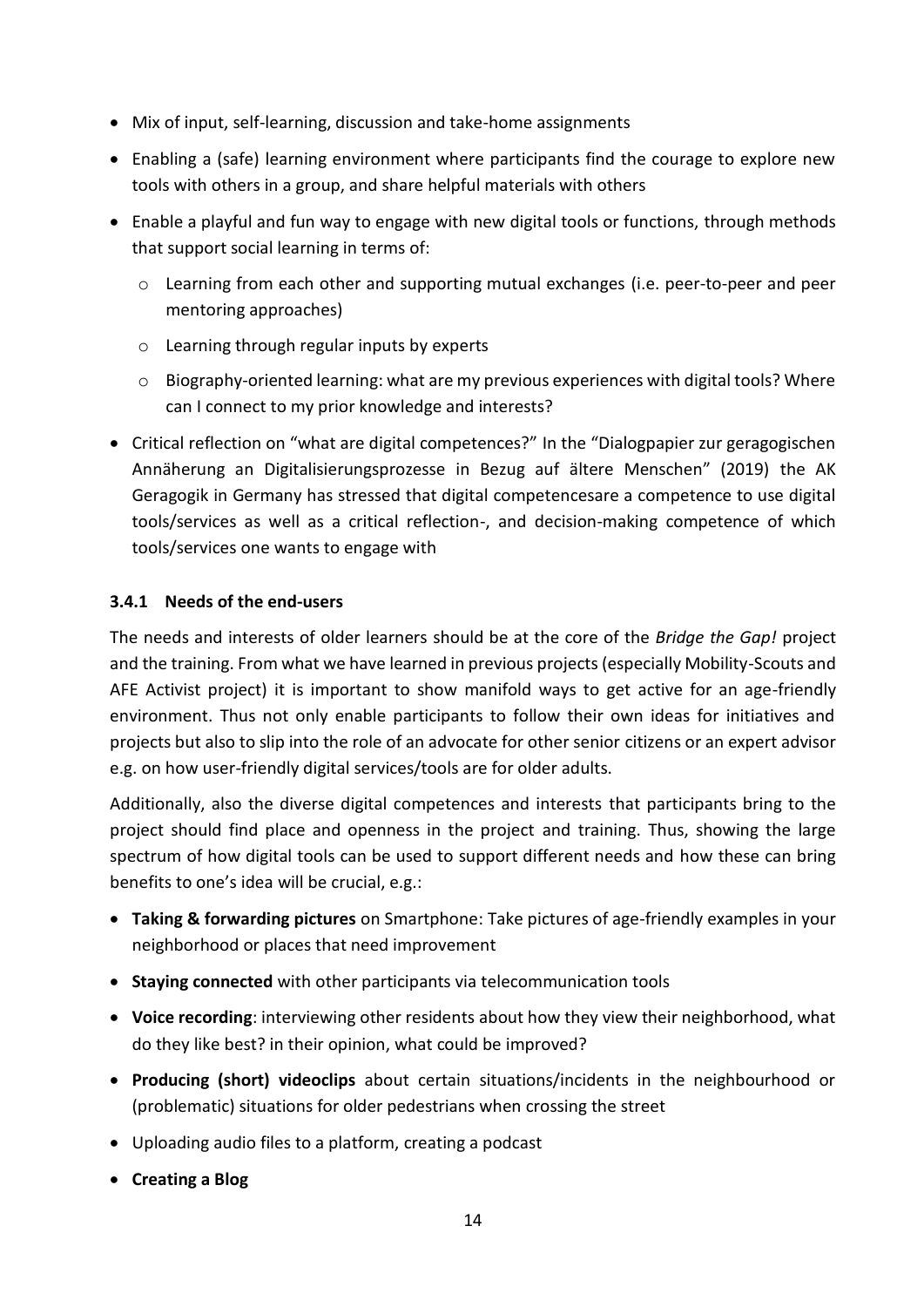#### <span id="page-14-0"></span>**3.4.2 Obstacles to actively participate in the community**

During our desk research and interviews we found that in regards to *Bridge the Gap!* it will be important to also approach and invite low-digitally skilled older adults, and adults who may initially appear as "non-users" to partake in the project.

Oftentimes behind negative and reluctant attitudes are real and concrete experiences of discrimination in regards to ageism and digitalisation. Especially older adults, as one interviewee puts it "have a hard time to enter the digital world (…) they often omnipresent get the feedback that they are not able to do it, and that the Internet etc. is nothing for them" (Vera Gallistl).

Thus, also these experiences and adults who have a reserved or negative attitude towards digital tools and its possibilities shall find space in the project. By listening closely to their prior experiences, taking their stories seriously and looking for points of (digital) contact and possible starting points, this can help to minimize barriers for low-digitally skilled older adults to join the project.

#### <span id="page-14-1"></span>**3.4.3 Strategies to attract and address potential training participants**

In Vienna we plan to use various promotion methods in order to spread information about the *Bridge the Gap!* project and training. We have already been asking former and current participants of our projects to inform their friends and acquaintances. Of course, also older adults who joined the Mobility Scouts training as well as the AFE-Activists project will be informed about the new project and the opportunity to take part. Additionally, cooperation partners who were previously involved will be contacted, especially the Mobility Agency Vienna, the "*Hilfswerk Wien*" (an aid organization), local district councils, "*Wiener Linien*" the public transport provider in Vienna, "*Das Bezirksblatt*" a local newspaper.

Further *queraum* will share information through our own online channels (website and Facebook).

#### <span id="page-14-2"></span>**3.4.4 Appropriate training contents and methods**

Throughout the interviews some issues were mentioned several times and stressed their importance. In regards to the *Bridge the Gap!* training these were the following:

- The importance to provide helpful materials in the form of step-by-step guides, "How To" tutorials,
- The importance to use symbols and pictures / screenshots when creating information sheets,
- Show large spectrum of using digital tools and its possibilities
- Foster peer-to-peer learning and mutual support
- Provide information where to find information on digital tools or topics (e.g. How to use videocalls like ZOOM or Skype: what functions are available, etc.)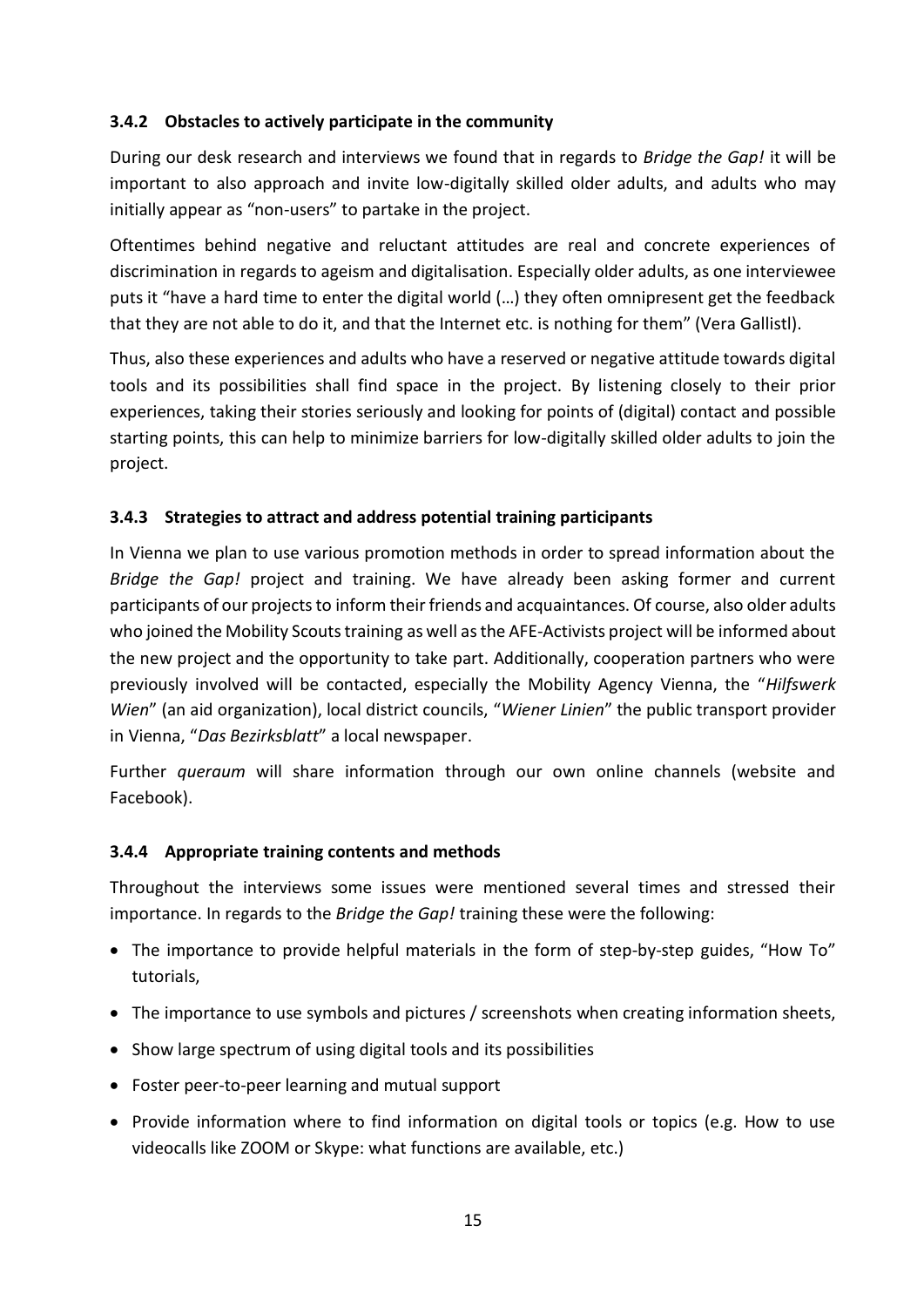- Engage older learners as experts and advisors for (new) digital services, e.g. online route planners for public transport services
- Offer possibilities for checking the individual status quo of digital skills, e.g. an example is available on the platform "[fit4internet](https://www.fit4internet.at/page/assessment)"

### <span id="page-15-0"></span>**3.5 Feedback on the relevance of the project**

The feedback on the relevance of the project was very positive, most interviewees pointed to the highly relevant topic, and the attractiveness of the project due to its thematic frame of agefriendly environments and connection to the lifeworld's of older learners. Additionally, the flexibility to engage learners with different digital skills and experiences was mentioned.

We want to point out some issues which were mentioned several times:

- Peer-to-peer learning; exploring with other older learners, learn from the others experiences, ideas,
- A training setting that enables to repeat things, thus taking important steps towards reducing the "respect and fear" towards digital tools to destroy something,
- Learn in a playful and fun way,
- Benefits of a half-formal learning setting,
- To be given the time and opportunity to try something new, e.g. get accustomed with a new device.

# <span id="page-15-1"></span>**4. Relevant stakeholders and potential cooperation partners**

Relevant stakeholders and potential cooperation partners for Bridge the Gap! for us are organizations and stakeholders active in the fields of promoting age-friendly neighborhoods as well as in the domains of digital education in old(er) age, including amongst others:

#### **City Level: Municipality**

- Mobilitätsagentur Wien
- Senior\*innen Büro Wien
- Kompetenzzentrum übergeordnete Stadtplanung, Smart City Strategie, Partizipation, Gender Planung (KPP) Magistratsdirektion der Stadt Wien
- Magistrat der Stadt Wien, MA 21 Flächenwidmung und Stadtteilentwicklung.

#### **Local Level: Organizations and Initiatives**

- Seniorenweb
- Medienzentrum WienXtra Jugendinfo
- Expertise and experience of Renate Kaufmann, blogger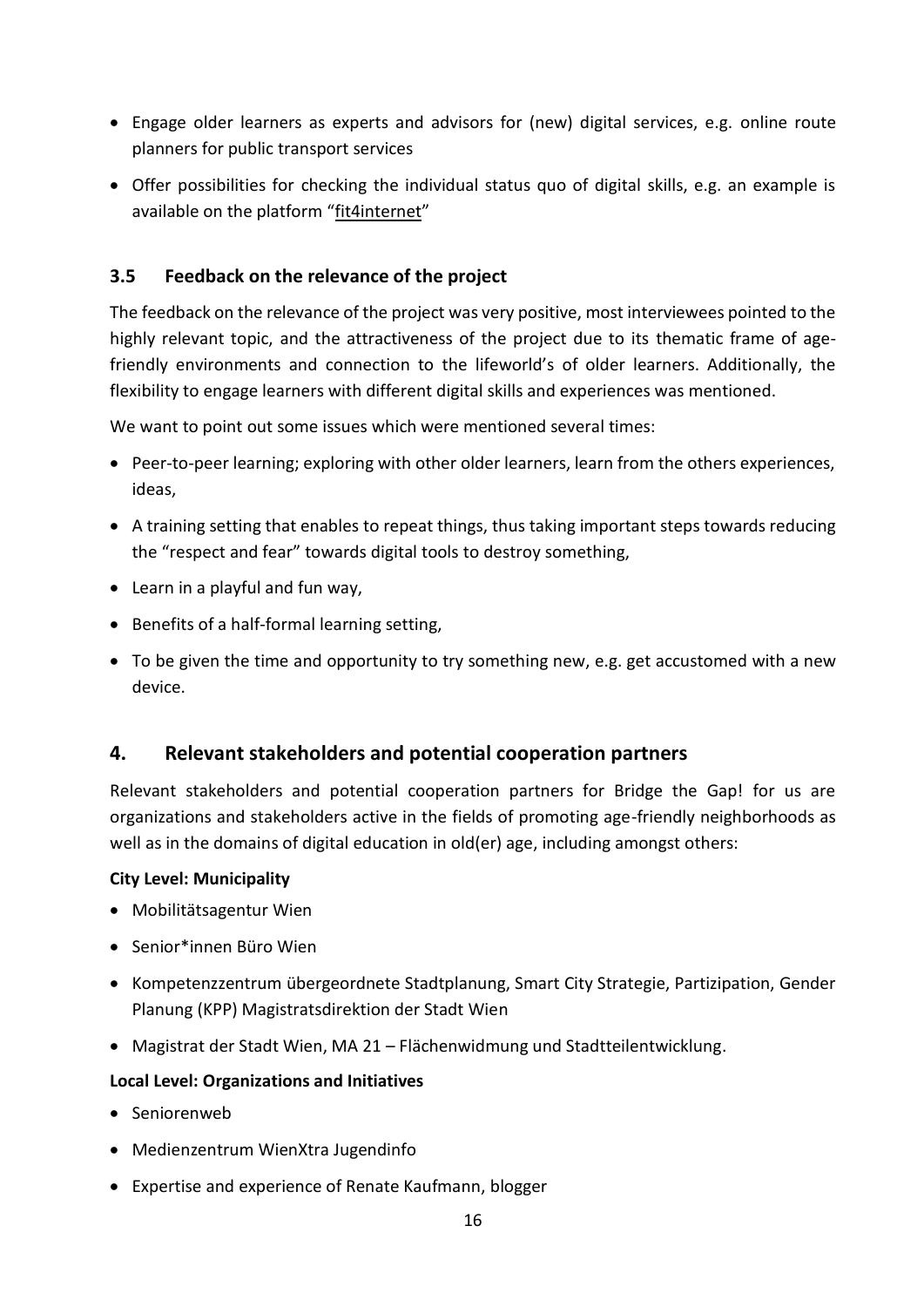- Digitale SeniorInnen
- Safer Internet
- ÖIAT Österreichisches Institut für angewandte Telekommunikation
- Gebietsbetreuungen Wien
- Lokale Agenda 21

# <span id="page-16-0"></span>**5. Quotes of interviewees**

"I like this project so much because it enables older adults to socially participate and get active, and it is often this group that is being overlooked." (Maria Grundner, Mobility Agency Vienna)

"Especially older adults want to re-read information at home or be able to look it up again." (Christine Darwisch, Seniorenweb)

"Digital participation (…) there are a lot of opportunities to get engaged today, but if you don't have the competences and skill, than you can't do anything, that's the difficulty." (Christine Darwisch, Seniorenweb)

"When is something fun? How does joyful learning take place? When I get in contact with someone. This brings fun to learning." (Doris Maurer, "Digital, Gesund Altern")

"How does learning actually work? Learning works when I acquire something that I need now, then I learn the fastest." (Doris Maurer, "Digital, Gesund Altern")

"Life-long learning is the spice of life." (Renate Kaufmann, blogger)

"Once a peer shows you what this [a Smartphone] can do, and what possibilities this opens up to how we can communicate - that is the first step." (Renate Kaufmann, blogger)

"In our activities to create age-friendly neighborhoods, you could think like a reporter: What do I need to do make a story public? Research information online as a first step for instance." (Connie Bruckner, Mobility-Scout, Vienna)

"Learning in later life has always the point of the departure in the everyday life and the personal lifeworld." (Vera Gallistl, Sociologist)

"The digital competences and experiences are very divers in older age that is a challenge." (Vera Gallistl, Sociologist)

"Digital tools can create a lot of self-efficacy. I can quickly take a photo and upload it, or create a Blog, which can reach a broad public. This is a real chance in regards to digital tools." (Vera Gallistl, Sociologist)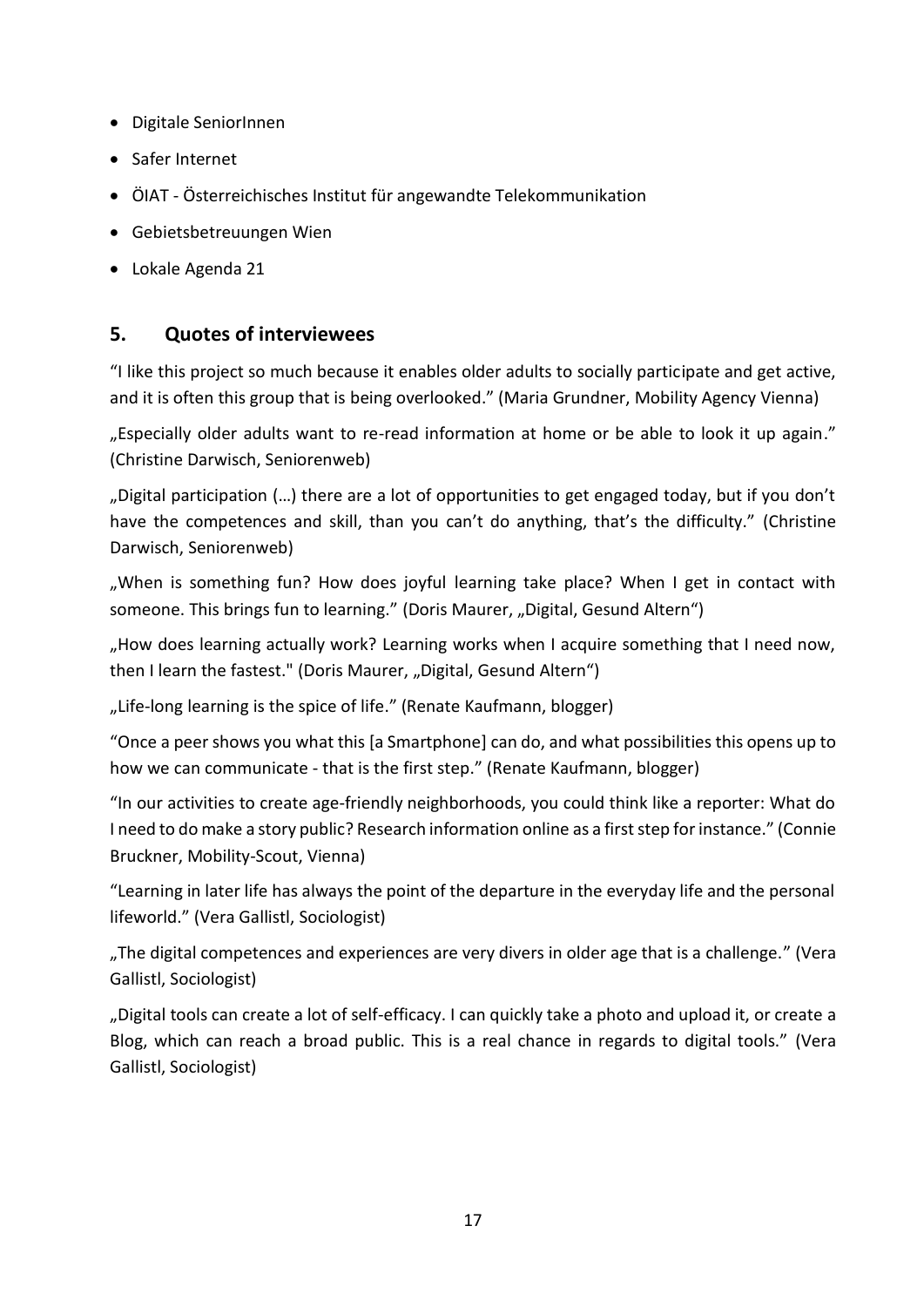# <span id="page-17-0"></span>**6. Sources**

Amt der Vorarlberger Landesregierung, Büro für Zukunftsfragen. (2010) Handbuch Bürgerbeteiligung. Für Land und Gemeinden. Wien – Bregenz. [Online] Available from: http://www.partizipation.at/handbuecher leitfaeden.html [Accessed: 02 February 2021].

Antony, G. and Gaiswinkler, S. (2019) Good-Practice-Beispiele der Gesundheitsförderung mit Fokus auf Förderung sozialer Teilhabe im Alter. Fonds Gesundes Österreich, Wien. [Online] Available from: [www.sozialministerium.at](http://www.sozialministerium.at/) [Accessed: 03 February 2021].

Arbeitskreis Geragogik. (2019) Dialogpapier zur geragogischen Annäherung an Digitialisierungsprozesse in Bezug auf ältere Menschen. [Online] Available from: [https://www.dggg-](https://www.dggg-online.de/fileadmin/aktuelles/Dialogpapier_Digitalisierung_AK_Geragogik.pdf)

[online.de/fileadmin/aktuelles/Dialogpapier\\_Digitalisierung\\_AK\\_Geragogik.pdf](https://www.dggg-online.de/fileadmin/aktuelles/Dialogpapier_Digitalisierung_AK_Geragogik.pdf) [Accessed 09 February 2021].

Bundesministerium für Arbeit, Soziales, und Konsumentenschutz. (2013) Altern und Zukunft. Bundesplan für Senioren und Seniorinnen. Wien. [Online] Available from: <https://broschuerenservice.sozialministerium.at/Home/Download?publicationId=198> [Accessed: 01 February 2021].

Bundesministerium für Arbeit, Soziales, und Konsumentenschutz. (2014) Studie. Maßnahmen für Senior/innen in der digitalen Welt. [Online]. Available from:

[https://www.digitaleseniorinnen.at/fileadmin/redakteure/Downloads/studie\\_massnahmen\\_fu](https://www.digitaleseniorinnen.at/fileadmin/redakteure/Downloads/studie_massnahmen_fuer_senorinnen_in_der_digitalen_welt.pdf) [er\\_senorinnen\\_in\\_der\\_digitalen\\_welt.pdf](https://www.digitaleseniorinnen.at/fileadmin/redakteure/Downloads/studie_massnahmen_fuer_senorinnen_in_der_digitalen_welt.pdf) [Accessed: 03 February 2021].

Bundesministerium für Arbeit, Soziales und Konsumentenschutz. (2015) Unterwegs im Leben. Denkanstöße für eine alter(n)sgerechte Gestaltung des öffentlichen Raums. Ein Leitfaden. [Online] Available from: <http://www.queraum.org/node/157> [Accessed 29 January 2021].

Bundesministerium für Gesundheit und Frauen. (2017) Gesundheitsziele Österreich. Richtungsweisende Vorschläge für ein gesünderes Österreich – Langfassung. [Online] Wien. Available from: https://gesundheitsziele-oesterreich.at/website2017/wpcontent/uploads/2018/08/gz\_langfassung\_2018.pdf [Accessed: 02 February 2021].

Hechl, E., Giedenbacher, Y., Rappauer A., Stadler-Vida, A. (2015) Unterwegs im Leben. Denkanstöße für eine alter(n)sgerechte Gestaltung des öffentlichen Lebens. [Online] Available from:<http://www.queraum.org/en/node/157> [Accessed: 02 February 2021].

Magistrat der Stadt Wien, MA 21 – Flächenwidmung und Stadtteilentwicklung (2017) Partizipative Stadtentwicklung. Frühzeitiges Beteiligen der Bevölkerung an städtebaulichen Planungs- und Widmungsprozessen. [Online] Available from:

<https://www.wien.gv.at/stadtentwicklung/studien/pdf/b008505.pdf> [Accessed: 02 February 2021].

Oberösterreichische Zukunftsakademie. (2016) Partizipation im Zukunftsradar. Aktuelle Entwicklungen und Entwicklungen zum Thema Beteiligung. [Online] Available from: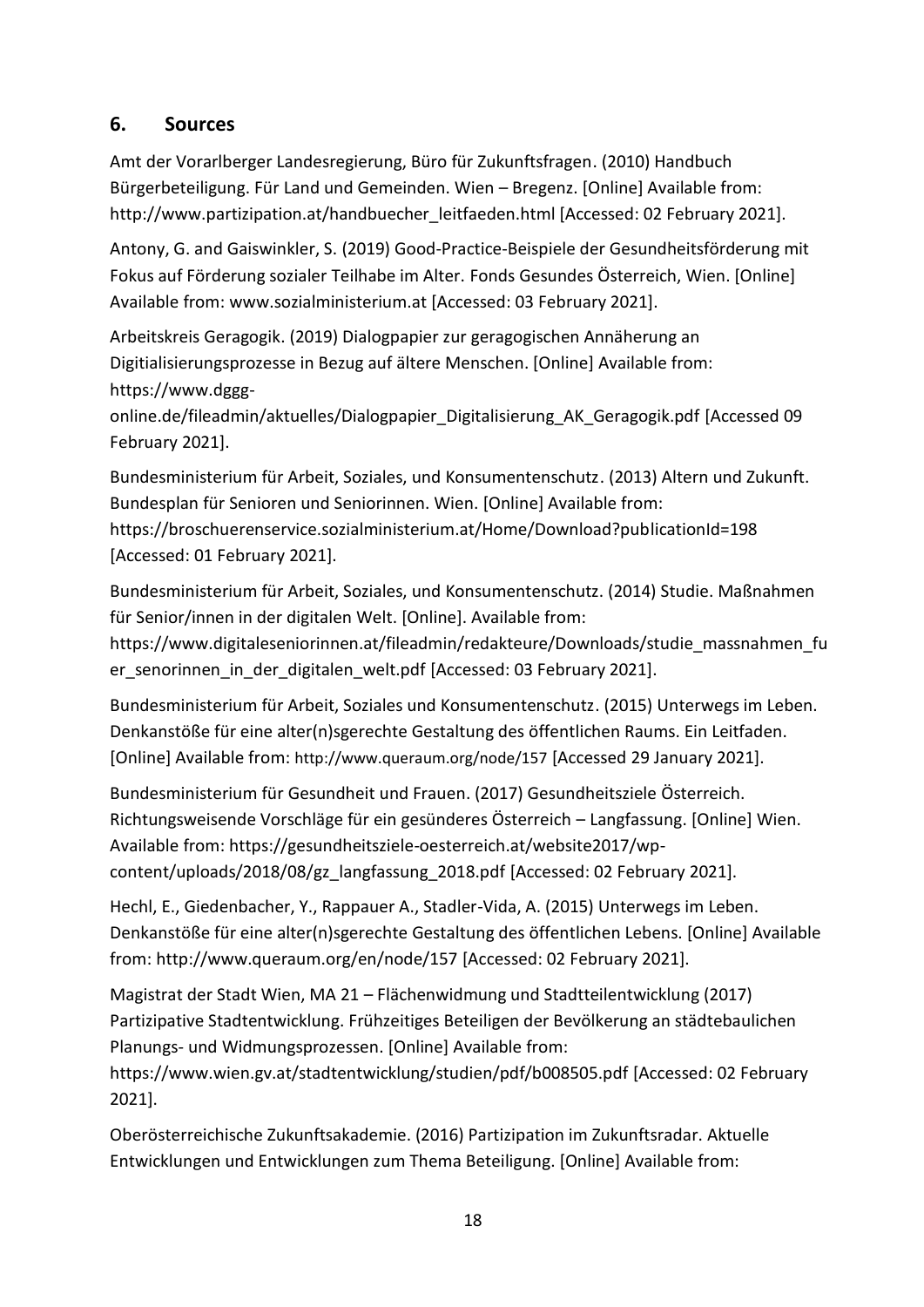<https://www.ooe-zukunftsakademie.at/partizipation-im-zukunftsradar-215.htm> [Accessed: 29 January 2021].

Statistik Austria. (2017) PIAAC 2011/12: Weitere Analysen. [Online] Available from: https://www.statistik.at/web\_de/statistiken/menschen\_und\_gesellschaft/bildung/piaac/piaac\_ 2011\_12\_weitere\_analysen/index.html [Accessed 29 January 2021].

Statistik Austria. (2020) IKT-Einsatz in Haushalten 2020. [Online] Available from: http://pic.statistik.at/web\_de/statistiken/energie\_umwelt\_innovation\_mobilitaet/informations gesellschaft/ikt-einsatz\_in\_haushalten/index.html [Accessed 29 January 2021].

Statistik Austria. (2021) Bevölkerungsstatistik. [Online] Available from: http://pic.statistik.at/web\_de/statistiken/menschen\_und\_gesellschaft/bevoelkerung/index.ht ml [Accessed 29 January 2021].

# Website Sources:

https://access.wineme.fb5.uni-siegen.de [Accessed 04 January 2021].

[https://www.digitaleseniorinnen.at](https://www.digitaleseniorinnen.at/) [Accessed 04 January 2021].

[https://www.digitaleseniorinnen.at/fileadmin/redakteure/Downloads/studie\\_massnahmen\\_fu](https://www.digitaleseniorinnen.at/fileadmin/redakteure/Downloads/studie_massnahmen_fuer_senorinnen_in_der_digitalen_welt.pdf) er senorinnen in der digitalen welt.pdf [accessed 28.01.2021].

[https://digitales.wien.gv.at/site/files/2019/09/20190830\\_DigitaleAgendaWien\\_2025.pdf](https://digitales.wien.gv.at/site/files/2019/09/20190830_DigitaleAgendaWien_2025.pdf) [Accessed 02.02.2021].

[https://www.ots.at/presseaussendung/OTS\\_20201202\\_OTS0094/bmdworfseniorenrat-wir](https://www.ots.at/presseaussendung/OTS_20201202_OTS0094/bmdworfseniorenrat-wir-machen-unsere-senioren-fit-fuers-internet)[machen-unsere-senioren-fit-fuers-internet](https://www.ots.at/presseaussendung/OTS_20201202_OTS0094/bmdworfseniorenrat-wir-machen-unsere-senioren-fit-fuers-internet) [accessed 02.02.2021].

<https://www.saferinternet.at/zielgruppen/seniorinnen/> [Accessed 29 January 2021].

<https://www.wien.gv.at/stadtentwicklung/studien/pdf/b008505.pdf> [Accessed 29 January 2021].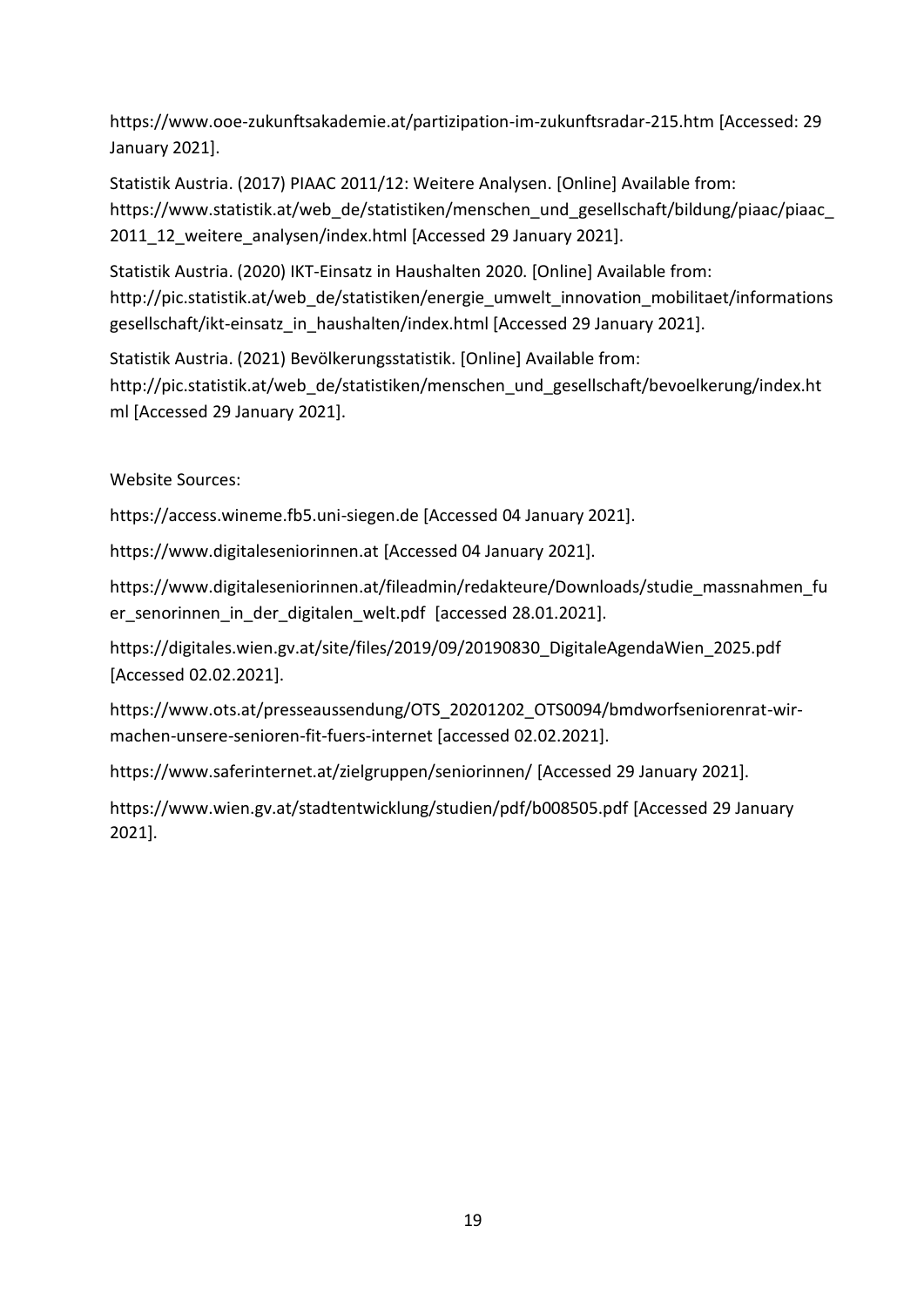# <span id="page-19-0"></span>**Annex 1: Lead questions for interviews with stakeholders or experts**

**Organisation:** …

**Professional background:** …

The **Bridge the Gap!** project aims to train, empower and support older people to explore, analyse and (re-)shape their neighbourhoods as activists according to their interests and needs and to make use of digital tools to do this.

- **Q1** Why is it important to increase the digital literacy of older people in a project like **Bridge the Gap!**?
- **Q2** What are the main obstacles for older citizens to actively participate in their community?
- **Q3** What benefits can digitalisation bring to older citizens?
- **Q4** What disadvantages do you see for those who cannot use digital tools?
- **Q5** In your opinion, what are the main barriers preventing older citizens from using digital tools?
- **Q6** What is particularly important when teaching knowledge about the use of digital tools to the group of older citizens (e.g. regarding settings, proceedings …)?
- **Q7** Which digital technology skills are older citizens particularly keen to learn?"
- **Q8** Which training methods can you recommend?
- **Q9** What should be considered to in reaching out to older people with fewer opportunities (e.g. socio-economic or health issues) and involving them in a digital training to improve their neighbourhoods?

**Q10** Do you have ideas or know about inspiring examples of creating age-friendly environments with the help of digital means?